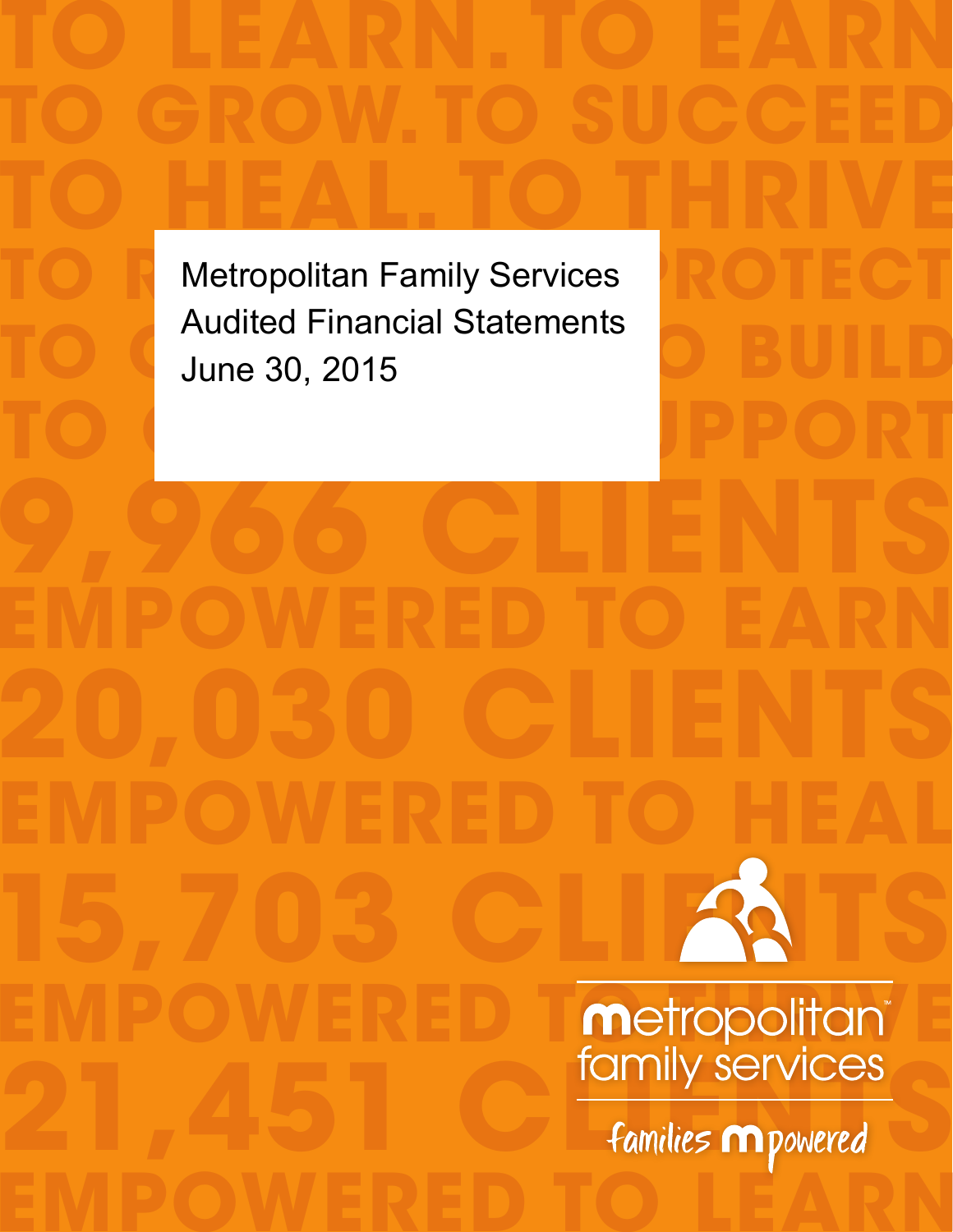## **Contents**

| Independent Auditor's Report on the Financial Statements |         |
|----------------------------------------------------------|---------|
| <b>Financial Statements:</b>                             |         |
| <b>Statements of Financial Position</b>                  | 2       |
| <b>Statements of Activities</b>                          | $3 - 4$ |
| Statements of Functional Expenses                        | $5 - 8$ |
| <b>Statements of Cash Flows</b>                          | 9       |
| Notes to Financial Statements                            | 10 – 28 |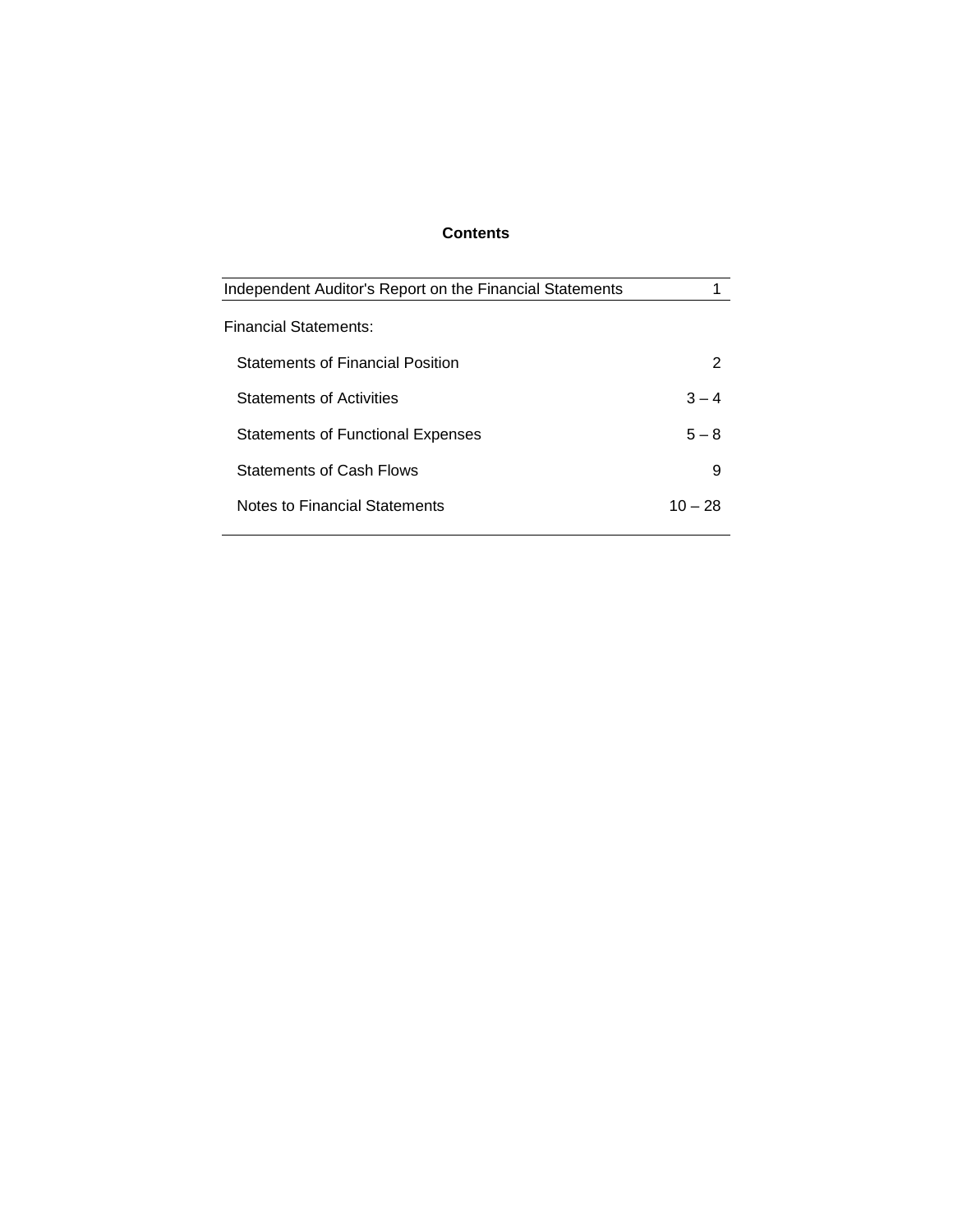

## **Independent Auditor's Report on the Financial Statements**

To the Board of Directors Metropolitan Family Services Chicago, Illinois

#### **Report on the Financial Statements**

We have audited the accompanying financial statements of Metropolitan Family Services (the Agency), which comprise the statements of financial position as of June 30, 2015 and 2014, and the related statements of activities, functional expenses and cash flows for the years then ended, and the related notes to the financial statements.

#### **Management's Responsibility for the Financial Statements**

Management is responsible for the preparation and fair presentation of these financial statements in accordance with accounting principles generally accepted in the United States of America; this includes the design, implementation, and maintenance of internal control relevant to the preparation and fair presentation of financial statements that are free from material misstatement, whether due to fraud or error.

## **Auditor's Responsibility**

Our responsibility is to express an opinion on these financial statements based on our audits. We conducted our audits in accordance with auditing standards generally accepted in the United States of America. Those standards require that we plan and perform the audits to obtain reasonable assurance about whether the financial statements are free from material misstatement.

An audit involves performing procedures to obtain audit evidence about the amounts and disclosures in the financial statements. The procedures selected depend on the auditor's judgment, including the assessment of the risks of material misstatement of the financial statements, whether due to fraud or error. In making those risk assessments, the auditor considers internal control relevant to the entity's preparation and fair presentation of the financial statements in order to design audit procedures that are appropriate in the circumstances, but not for the purpose of expressing an opinion on the effectiveness of the entity's internal control. Accordingly, we express no such opinion. An audit also includes evaluating the appropriateness of accounting policies used and the reasonableness of significant accounting estimates made by management, as well as evaluating the overall presentation of the financial statements.

We believe that the audit evidence we have obtained is sufficient and appropriate to provide a basis for our audit opinion.

#### **Opinion**

In our opinion, the financial statements referred to above present fairly, in all material respects, the financial position of Metropolitan Family Services as of June 30, 2015 and 2014, and the changes in its net assets and its cash flows for the years then ended in accordance with accounting principles generally accepted in the United States of America.

McGladrey LLP

Chicago, Illinois September 21, 2015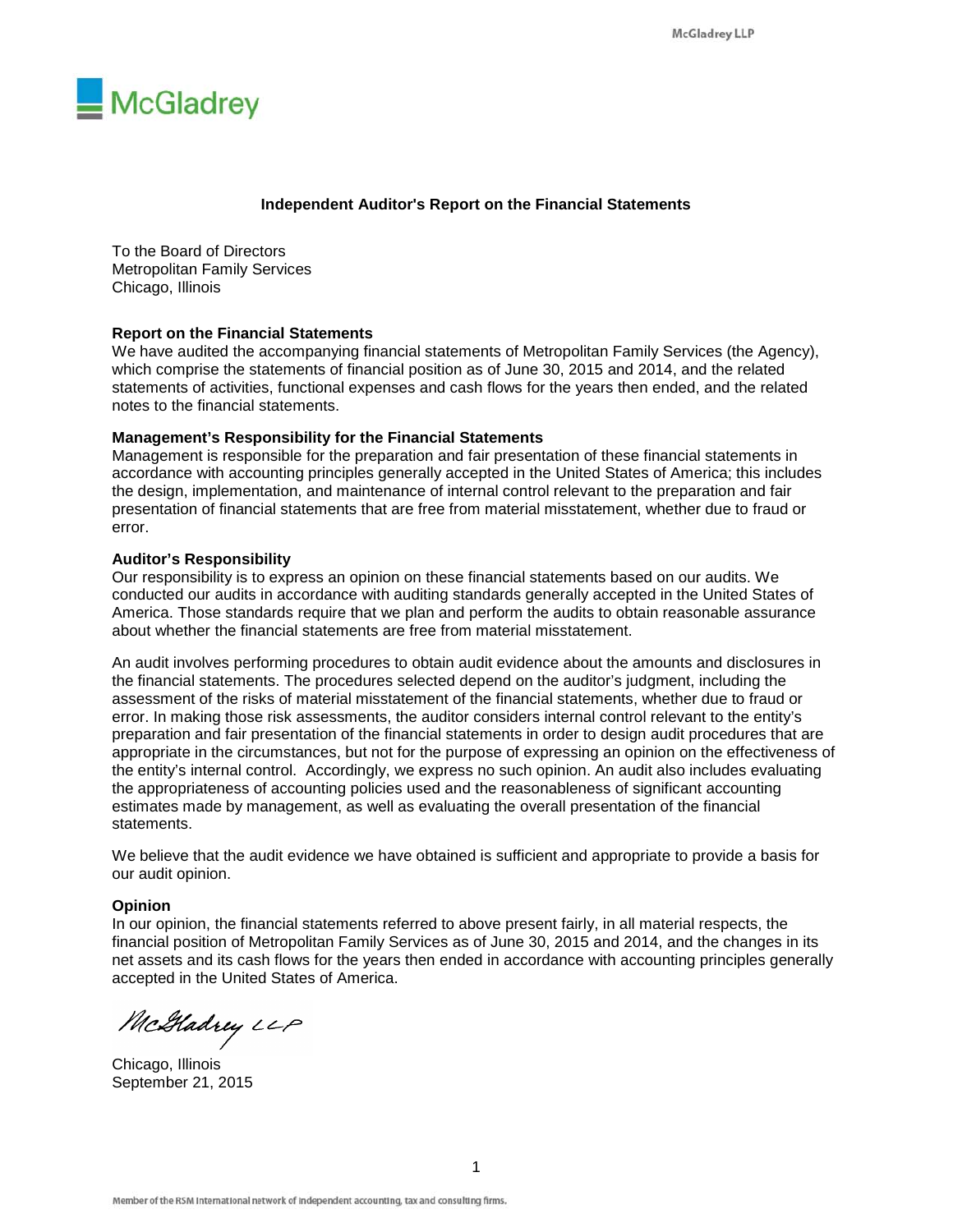# **Statements of Financial Position June 30, 2015 and 2014**

|                                                     | 2015             | 2014             |
|-----------------------------------------------------|------------------|------------------|
| <b>Assets</b>                                       |                  |                  |
| Cash                                                | \$<br>128,448    | \$<br>230,264    |
| Receivables (net of allowance):                     |                  |                  |
| Government grants                                   | 7,510,539        | 7,840,893        |
| Fund raising pledges                                | 3,346,565        | 576,322          |
| Other                                               | 230,624          | 132,575          |
| Prepaid expenses                                    | 376,724          | 413,183          |
| Investments                                         | 41,854,866       | 43,304,587       |
| Bond issuance costs, net                            | 164,239          | 184,275          |
| Property and equipment, net                         | 16,531,513       | 16,938,445       |
| Beneficial interest in irrevocable perpetual trusts | 16,427,293       | 15,271,834       |
| <b>Total assets</b>                                 | \$<br>86,570,811 | \$<br>84,892,378 |
|                                                     |                  |                  |
| <b>Liabilities</b>                                  |                  |                  |
| Accounts payable and accrued expenses               | \$<br>3,953,613  | \$<br>3,554,927  |
| Deferred revenue                                    | 421,575          | 866,511          |
| Line of credit                                      | 3,950,000        | 4,200,000        |
| Funds held in custody for others                    | 24,385           | 25,367           |
| Notes payable                                       | 1,045,547        | 1,102,470        |
| Interest rate swap                                  | 3,721,083        | 3,447,043        |
| Bonds payable                                       | 12,700,000       | 12,700,000       |
| Accrued pension expense                             | 5,317,244        | 4,709,282        |
| <b>Total liabilities</b>                            | 31,133,447       | 30,605,600       |
| Net Assets (Deficit)                                |                  |                  |
| Unrestricted                                        | (5,783,280)      | (4, 533, 917)    |
| Temporarily restricted                              | 39,226,860       | 37,982,370       |
| Permanently restricted                              | 21,993,784       | 20,838,325       |
| <b>Total net assets</b>                             | 55,437,364       | 54,286,778       |
|                                                     |                  |                  |
| <b>Total liabilities and net assets</b>             | 86,570,811       | \$<br>84,892,378 |
|                                                     |                  |                  |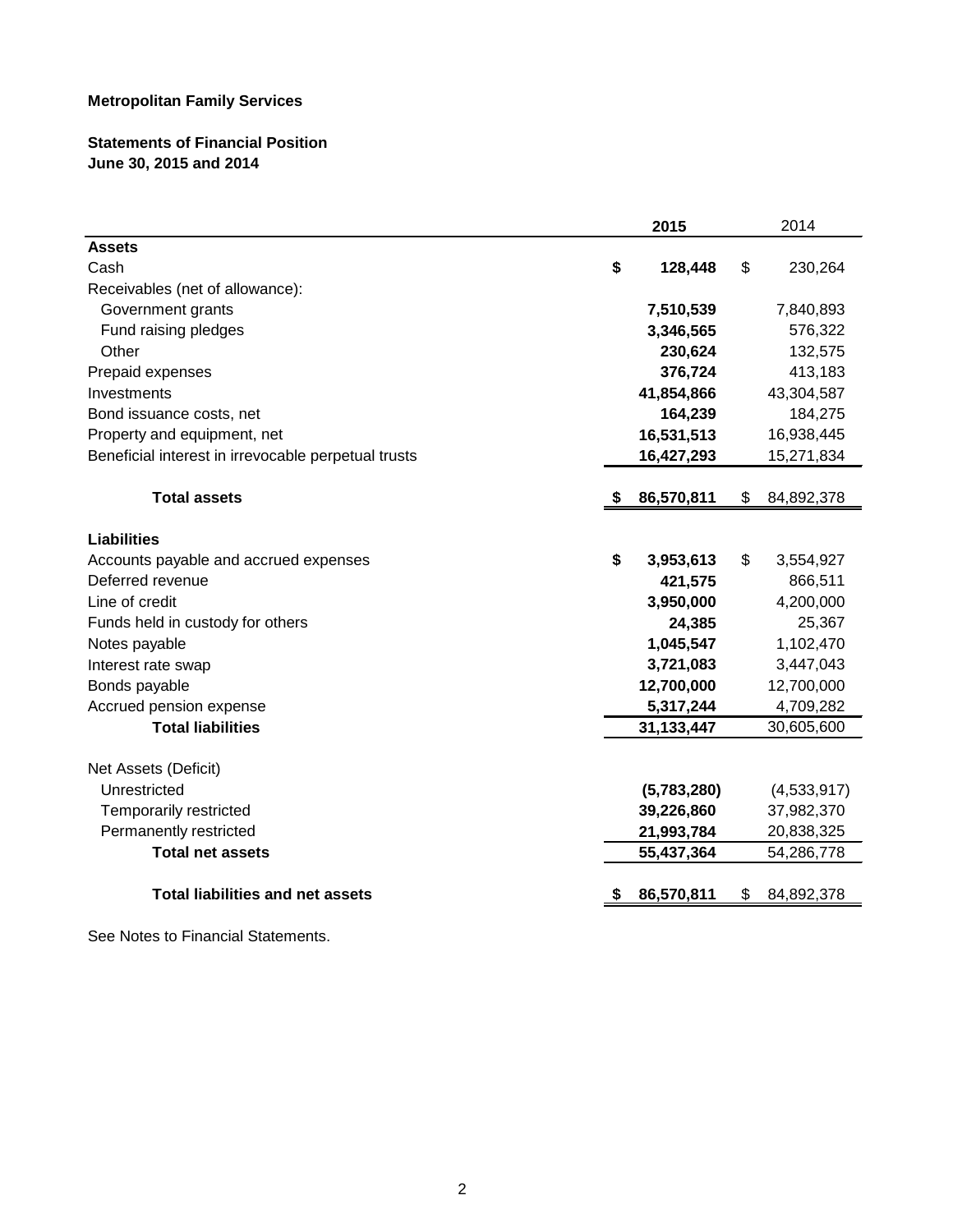#### **Statements of Activities Years Ended June 30, 2015 and 2014**

|                                                 |                     |                    | 2015                     |                  |
|-------------------------------------------------|---------------------|--------------------|--------------------------|------------------|
|                                                 |                     | <b>Temporarily</b> | Permanently              | <b>Total</b>     |
|                                                 | <b>Unrestricted</b> | <b>Restricted</b>  | <b>Restricted</b>        | Agency           |
| Operating:                                      |                     |                    |                          |                  |
| Public support:                                 |                     |                    |                          |                  |
| MFS Annual Campaign                             | 6,239,502<br>\$     | 2,881,304<br>\$    | \$                       | 9,120,806<br>\$  |
| United Way of Metropolitan Chicago              | 1,581,110           | 41,023             |                          | 1,622,133        |
| Government grants                               | 30,736,687          |                    |                          | 30,736,687       |
| In-kind contributions                           | 3,184,432           |                    |                          | 3,184,432        |
| Total public support                            | 41,741,731          | 2,922,327          | $\overline{\phantom{a}}$ | 44,664,058       |
| Revenue:                                        |                     |                    |                          |                  |
| Program service fees                            | 8,285,267           |                    |                          | 8,285,267        |
| Endowment payout                                | 1,567,000           |                    |                          | 1,567,000        |
| Income allocations from trusts                  | 629,097             |                    |                          | 629,097          |
| Rent and other income                           | 403,723             |                    |                          | 403,723          |
| Net assets released from restrictions           | 454,116             | (454, 116)         |                          |                  |
| Total revenue                                   | 11,339,203          | (454, 116)         | $\blacksquare$           | 10,885,087       |
| Total public support and revenue                | 53,080,934          | 2,468,211          |                          | 55,549,145       |
| Expenses:                                       |                     |                    |                          |                  |
| Program                                         | 42,457,853          |                    |                          | 42,457,853       |
| Management and general                          | 5,253,982           |                    |                          | 5,253,982        |
| Fund raising                                    | 1,930,753           |                    |                          | 1,930,753        |
| In-kind contributions                           | 3,184,432           |                    |                          | 3,184,432        |
| Total expenses before depreciation and          |                     |                    |                          |                  |
| amortization and net periodic benefit income    | 52,827,020          |                    |                          | 52,827,020       |
| <b>Operating surplus</b>                        | 253,914             | 2,468,211          |                          | 2,722,125        |
| Other changes from operating activities:        |                     |                    |                          |                  |
| Depreciation and amortization                   | (621, 275)          |                    |                          | (621, 275)       |
| Net periodic benefit income not included        |                     |                    |                          |                  |
| in operating expenses                           | 903,929             |                    |                          | 903,929          |
| Change in net assets from operating activities  | 536,568             | 2,468,211          |                          | 3,004,779        |
| Nonoperating revenue (expenses):                |                     |                    |                          |                  |
| Public support and revenue (expenses):          |                     |                    |                          |                  |
| <b>Bequests</b>                                 |                     |                    |                          |                  |
| Net investment (losses) gains                   |                     | (1,223,721)        | 1,155,459                | (68, 262)        |
| Pension related changes other than net periodic |                     |                    |                          |                  |
| pension cost                                    | (1,511,891)         |                    |                          | (1,511,891)      |
| Change in market value of interest rate swap    | (274, 040)          |                    |                          | (274, 040)       |
| Change in net assets from                       |                     |                    |                          |                  |
| nonoperating activities                         | (1,785,931)         | (1, 223, 721)      | 1,155,459                | (1,854,193)      |
| (Decrease) increase in net assets               | (1, 249, 363)       | 1,244,490          | 1,155,459                | 1,150,586        |
| Net assets (deficit):                           |                     |                    |                          |                  |
| Beginning of year                               | (4,533,917)         | 37,982,370         | 20,838,325               | 54,286,778       |
| End of year                                     | (5,783,280)         | \$39,226,860       | \$21,993,784             | 55,437,364<br>\$ |
|                                                 |                     |                    |                          |                  |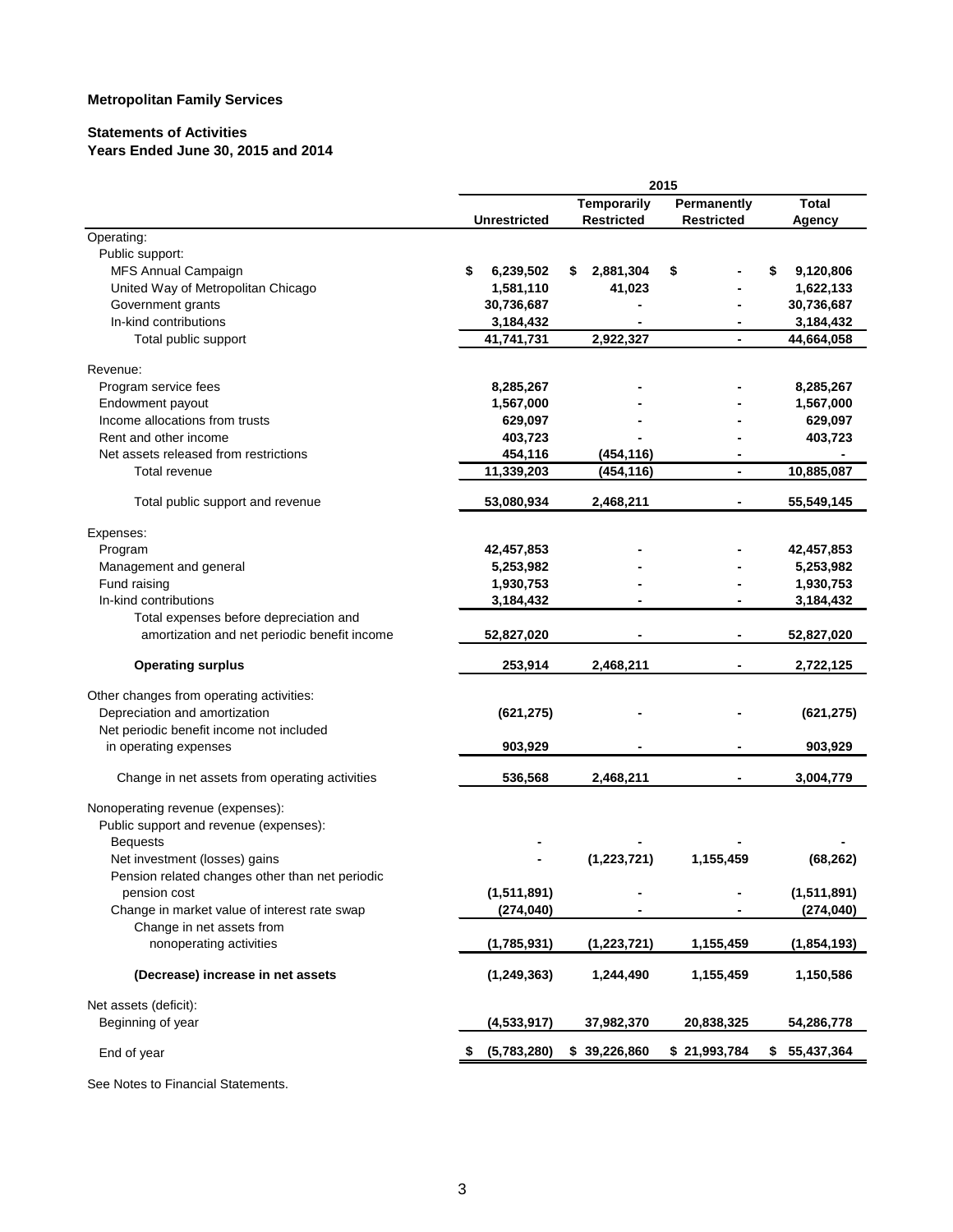|                    |                  | 2014 |                          |                    |
|--------------------|------------------|------|--------------------------|--------------------|
|                    | Temporarily      |      | Permanently              | Total              |
| Unrestricted       | Restricted       |      | Restricted               | Agency             |
|                    |                  |      |                          |                    |
| \$<br>5,396,565    | \$<br>457,381    | \$   |                          | \$<br>5,853,946    |
| 1,352,194          | 12,599           |      |                          | 1,364,793          |
| 31,350,012         |                  |      |                          | 31,350,012         |
| 4,199,171          |                  |      |                          | 4,199,171          |
| 42,297,942         | 469,980          |      |                          | 42,767,922         |
|                    |                  |      |                          |                    |
|                    |                  |      |                          |                    |
| 8,318,984          |                  |      |                          | 8,318,984          |
| 1,678,796          |                  |      |                          | 1,678,796          |
| 615,813<br>287,710 |                  |      |                          | 615,813<br>287,710 |
| 369,003            | (369,003)        |      |                          |                    |
| 11,270,306         | (369,003)        |      | $\overline{\phantom{0}}$ | 10,901,303         |
|                    |                  |      |                          |                    |
| 53,568,248         | 100,977          |      |                          | 53,669,225         |
|                    |                  |      |                          |                    |
| 42,213,333         |                  |      |                          | 42,213,333         |
| 5,148,730          |                  |      |                          | 5,148,730          |
| 1,611,393          |                  |      |                          | 1,611,393          |
| 4,199,171          |                  |      |                          | 4,199,171          |
| 53,172,627         |                  |      |                          | 53,172,627         |
|                    |                  |      |                          |                    |
| 395,621            | 100,977          |      |                          | 496,598            |
|                    |                  |      |                          |                    |
| (646, 154)         |                  |      |                          | (646, 154)         |
|                    |                  |      |                          |                    |
| 627,981            |                  |      |                          | 627,981            |
| 377,448            | 100,977          |      |                          | 478,425            |
|                    |                  |      |                          |                    |
|                    |                  |      |                          |                    |
|                    |                  |      |                          |                    |
|                    | 4,870,361        |      | 1,775,808                | 6,646,169          |
|                    |                  |      |                          |                    |
| 486,474            |                  |      |                          | 486,474            |
| (124, 027)         |                  |      |                          | (124, 027)         |
|                    |                  |      |                          |                    |
| 362,447            | 4,870,361        |      | 1,775,808                | 7,008,616          |
| 739,895            | 4,971,338        |      | 1,775,808                | 7,487,041          |
|                    |                  |      |                          |                    |
| (5,273,812)        | 33,011,032       |      | 19,062,517               | 46,799,737         |
|                    |                  |      |                          |                    |
| \$<br>(4,533,917)  | \$<br>37,982,370 | \$   | 20,838,325               | \$<br>54,286,778   |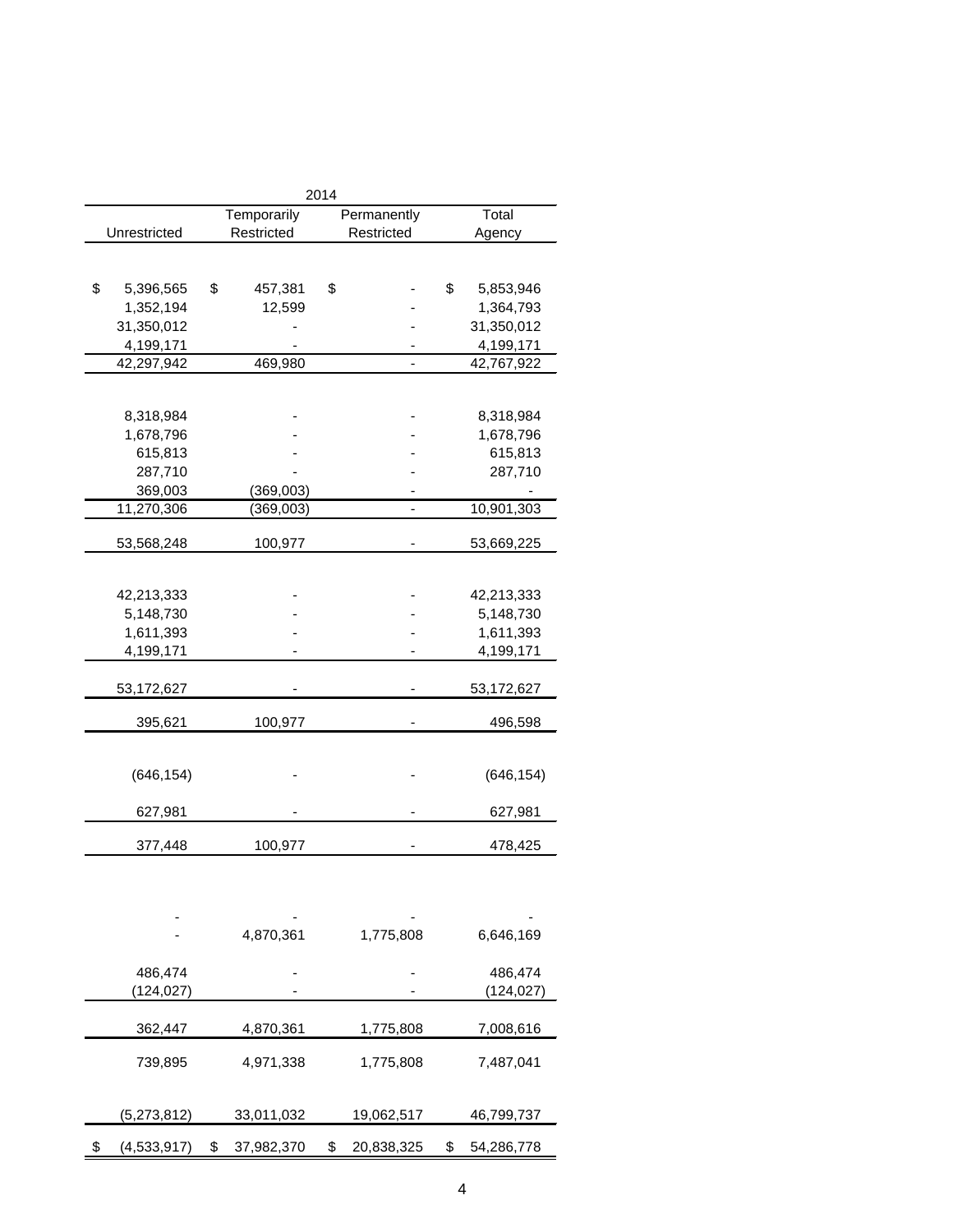#### **Statement of Functional Expenses Year Ended June 30, 2015**

|                                             | <b>Programs</b> |                  |    |                              |    |                              |    |                    |    |                  |
|---------------------------------------------|-----------------|------------------|----|------------------------------|----|------------------------------|----|--------------------|----|------------------|
|                                             |                 | <b>Education</b> |    | <b>Emotional</b><br>Wellness |    | Economic<br><b>Stability</b> |    | <b>Empowerment</b> |    | Total<br>Program |
|                                             |                 |                  |    |                              |    |                              |    |                    |    |                  |
| <b>Salaries</b>                             | \$              | 10,563,421       | \$ | 8,807,644                    | \$ | 3,962,205                    | \$ | 1,142,216          | \$ | 24,475,486       |
| Payroll taxes and benefits                  |                 | 2,756,516        |    | 2,392,725                    |    | 1,086,887                    |    | 316,470            |    | 6,552,598        |
| Professional fees                           |                 | 2,011,153        |    | 435,856                      |    | 282,843                      |    | 117,350            |    | 2,847,202        |
| Financial assistance                        |                 | 21,470           |    | 242,258                      |    | 51,197                       |    |                    |    | 314,925          |
| Occupancy                                   |                 | 1,654,319        |    | 1,256,420                    |    | 449,997                      |    | 168,802            |    | 3,529,538        |
| Equipment rental and maintenance            |                 | 90,671           |    | 374,956                      |    | 23,757                       |    | 2,208              |    | 491,592          |
| Other program expenses                      |                 | 2,148,748        |    | 596,775                      |    | 425,531                      |    | 123,832            |    | 3,294,886        |
| Telephone                                   |                 | 318,044          |    | 377,412                      |    | 219,845                      |    | 36,325             |    | 951,626          |
|                                             |                 | 19,564,342       |    | 14,484,046                   |    | 6,502,262                    |    | 1,907,203          |    | 42,457,853       |
| Depreciation and amortization<br>allocation |                 | 252,629          |    | 180,838                      |    | 84,579                       |    | 24,277             |    | 542,323          |
| Net periodic benefit cost not               |                 |                  |    |                              |    |                              |    |                    |    |                  |
| included in operating expenses              |                 | (352,532)        |    | (262, 140)                   |    | (117, 511)                   |    | (36, 157)          |    | (768, 340)       |
|                                             |                 | 19,464,439       | \$ | 14,402,744                   | S  | 6,469,330                    | \$ | 1,895,323          | \$ | 42,231,836       |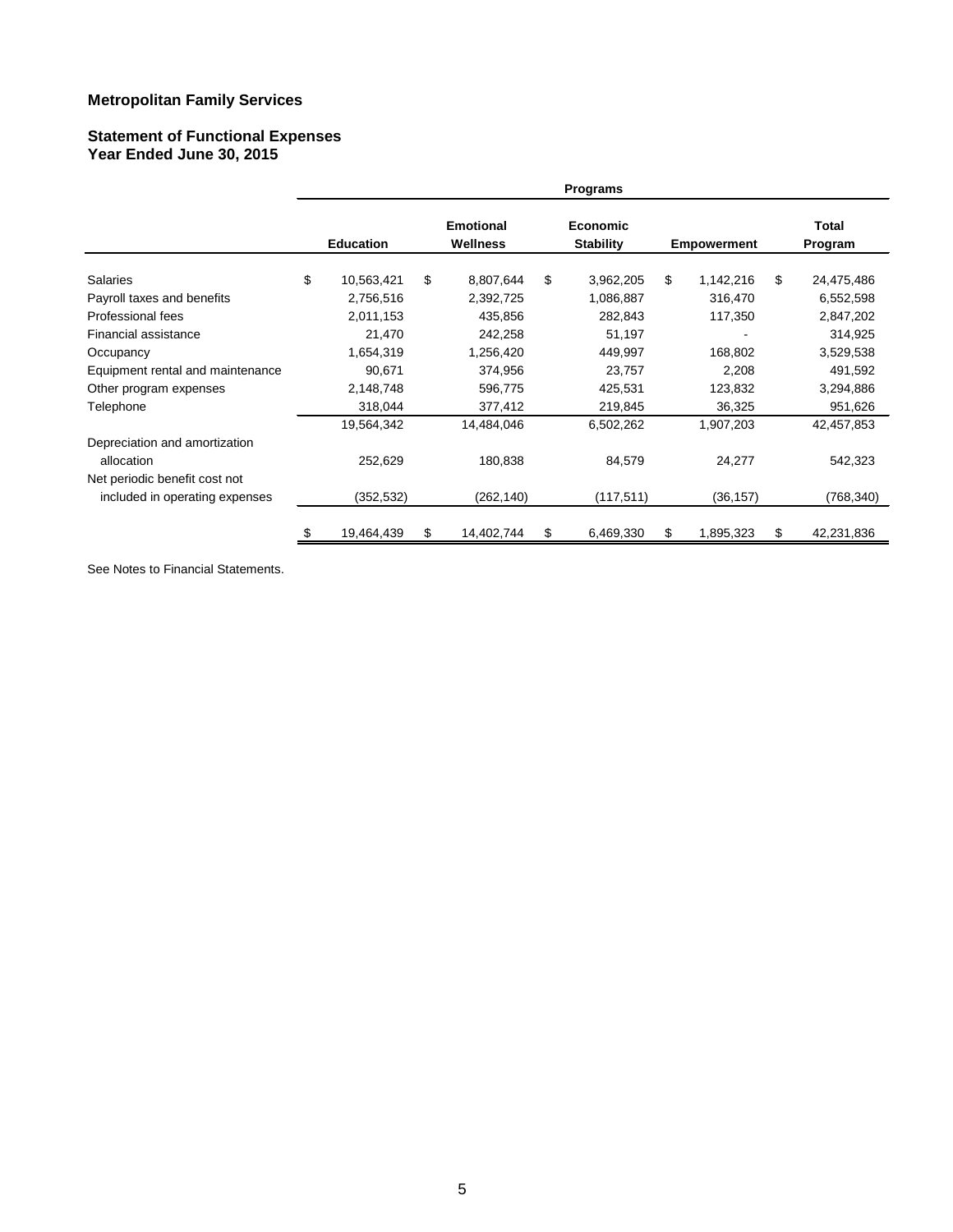|                 | <b>Support Services</b> |    |                 |                      |           |    |              |  |  |  |  |
|-----------------|-------------------------|----|-----------------|----------------------|-----------|----|--------------|--|--|--|--|
| Management      |                         |    | Total           | 2015                 |           |    |              |  |  |  |  |
| and             | <b>Fund</b>             |    | <b>Support</b>  |                      | In-Kind   |    | <b>Total</b> |  |  |  |  |
| General         | Raising                 |    | <b>Services</b> | <b>Contributions</b> |           |    | Agency       |  |  |  |  |
|                 |                         |    |                 |                      |           |    |              |  |  |  |  |
| \$<br>2,854,794 | \$<br>1,008,622         | \$ | 3,863,416       | \$                   |           | \$ | 28,338,902   |  |  |  |  |
| 703,418         | 269,624                 |    | 973,042         |                      |           |    | 7,525,640    |  |  |  |  |
| 933,077         | 315,423                 |    | 1,248,500       |                      | 3,179,432 |    | 7,275,134    |  |  |  |  |
| 1,110           | 18,349                  |    | 19,459          |                      |           |    | 334,384      |  |  |  |  |
| 303,999         | 146,489                 |    | 450,488         |                      |           |    | 3,980,026    |  |  |  |  |
| 17,309          | 17,915                  |    | 35,224          |                      | 5,000     |    | 531,816      |  |  |  |  |
| 359,936         | 120,549                 |    | 480,485         |                      |           |    | 3,775,371    |  |  |  |  |
| 80,339          | 33,782                  |    | 114,121         |                      |           |    | 1,065,747    |  |  |  |  |
| 5,253,982       | 1,930,753               |    | 7,184,735       |                      | 3,184,432 |    | 52,827,020   |  |  |  |  |
| 60,900          | 18,052                  |    | 78,952          |                      |           |    | 621,275      |  |  |  |  |
| (99, 432)       | (36,157)                |    | (135,589)       |                      |           |    | (903,929)    |  |  |  |  |
| \$<br>5,215,450 | \$<br>1,912,648         | \$ | 7,128,098       | \$                   | 3,184,432 | \$ | 52,544,366   |  |  |  |  |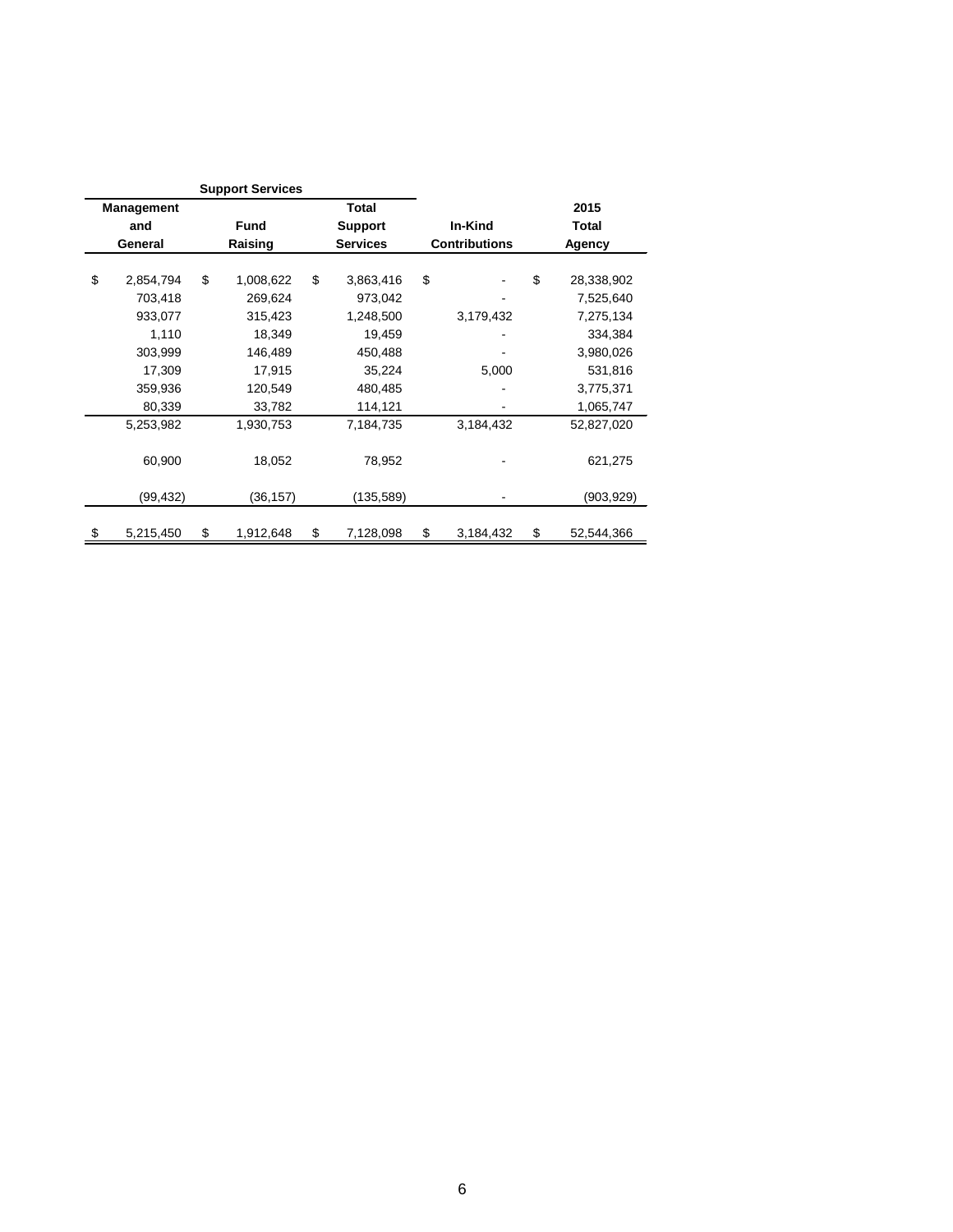#### **Statement of Functional Expenses Year Ended June 30, 2014**

|                                             | <b>Programs</b> |                  |    |                              |    |                              |    |                    |    |                  |  |
|---------------------------------------------|-----------------|------------------|----|------------------------------|----|------------------------------|----|--------------------|----|------------------|--|
|                                             |                 | <b>Education</b> |    | <b>Emotional</b><br>Wellness |    | Economic<br><b>Stability</b> |    | <b>Empowerment</b> |    | Total<br>Program |  |
| <b>Salaries</b>                             | \$              | 9,820,087        | \$ | 8,289,113                    | \$ | 4,762,813                    | \$ | 1,252,786          | \$ | 24,124,799       |  |
|                                             |                 |                  |    |                              |    |                              |    |                    |    |                  |  |
| Payroll taxes and benefits                  |                 | 2,703,557        |    | 2,496,310                    |    | 1,420,574                    |    | 379,879            |    | 7,000,320        |  |
| Professional fees                           |                 | 1,951,312        |    | 568,674                      |    | 191,581                      |    | 157,268            |    | 2,868,835        |  |
| Financial assistance                        |                 | 31,512           |    | 253,493                      |    | 49,347                       |    | 9                  |    | 334,361          |  |
| Occupancy                                   |                 | 1,198,422        |    | 1,193,992                    |    | 658,782                      |    | 198,324            |    | 3,249,520        |  |
| Equipment rental and maintenance            |                 | 252,005          |    | 107,652                      |    | 36,413                       |    | 1,809              |    | 397,879          |  |
| Other program expenses                      |                 | 2,319,956        |    | 542,730                      |    | 471,409                      |    | 113,402            |    | 3,447,497        |  |
| Telephone                                   |                 | 248,066          |    | 301,523                      |    | 203,911                      |    | 36,622             |    | 790,122          |  |
|                                             |                 | 18,524,917       |    | 13,753,487                   |    | 7,794,830                    |    | 2,140,099          |    | 42,213,333       |  |
| Depreciation and amortization<br>allocation |                 | 246,947          |    | 184,120                      |    | 106,263                      |    | 28,474             |    | 565,804          |  |
| Net periodic benefit cost not               |                 |                  |    |                              |    |                              |    |                    |    |                  |  |
| included in operating expenses              |                 | (188, 394)       |    | (188, 394)                   |    | (119, 317)                   |    | (31, 399)          |    | (527, 504)       |  |
|                                             | æ.              | 18,583,470       | \$ | 13,749,213                   | \$ | 7,781,776                    | \$ | 2,137,174          | \$ | 42,251,633       |  |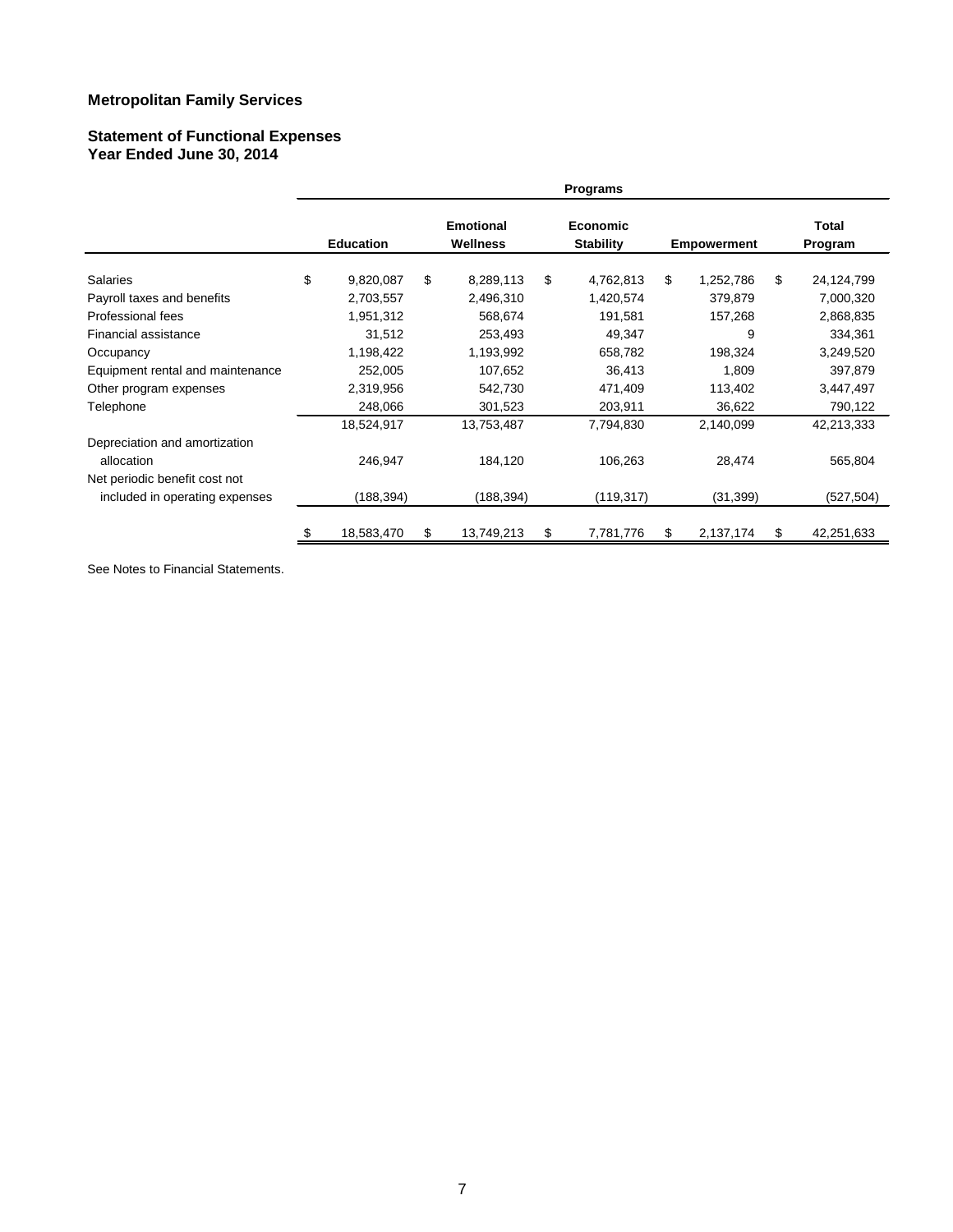|                   |    | <b>Support Services</b> |    |                 |    |                      |    |            |
|-------------------|----|-------------------------|----|-----------------|----|----------------------|----|------------|
| <b>Management</b> |    |                         |    | Total           |    |                      |    | 2014       |
| and               |    | <b>Fund</b>             |    | <b>Support</b>  |    | In-Kind              |    | Total      |
| General           |    | Raising                 |    | <b>Services</b> |    | <b>Contributions</b> |    | Agency     |
|                   |    |                         |    |                 |    |                      |    |            |
| \$<br>2,848,719   | \$ | 772,327                 | \$ | 3,621,046       | \$ |                      | \$ | 27,745,845 |
| 773,163           |    | 233,348                 |    | 1,006,511       |    |                      |    | 8,006,831  |
| 794,162           |    | 194,008                 |    | 988,170         |    | 4,010,025            |    | 7,867,030  |
| 2,000             |    | 19,719                  |    | 21,719          |    |                      |    | 356,080    |
| 295,309           |    | 144,958                 |    | 440,267         |    | 182,950              |    | 3,872,737  |
| 26,886            |    | 91,431                  |    | 118,317         |    | 1,234                |    | 517,430    |
| 343,961           |    | 129,605                 |    | 473,566         |    | 4,962                |    | 3,926,025  |
| 64,530            |    | 25,997                  |    | 90,527          |    |                      |    | 880,649    |
| 5,148,730         |    | 1,611,393               |    | 6,760,123       |    | 4,199,171            |    | 53,172,627 |
| 62,647            |    | 17,703                  |    | 80,350          |    |                      |    | 646,154    |
| (75, 358)         |    | (25, 119)               |    | (100, 477)      |    |                      |    | (627, 981) |
| \$<br>5,136,019   | \$ | 1,603,977               | \$ | 6,739,996       | \$ | 4,199,171            | \$ | 53,190,800 |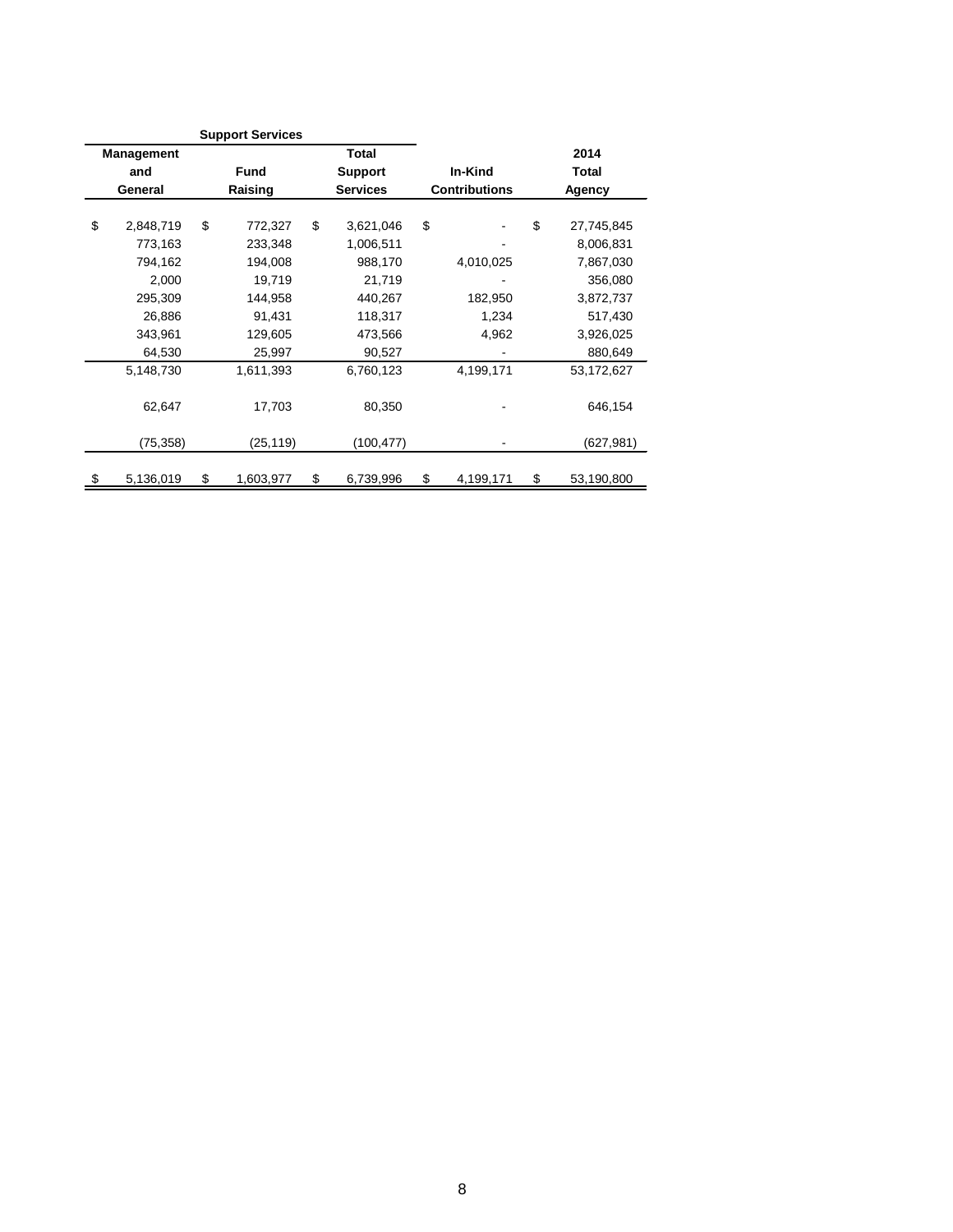# **Statements of Cash Flows Years Ended June 30, 2015 and 2014**

|                                                                |    | 2015          | 2014            |
|----------------------------------------------------------------|----|---------------|-----------------|
| Cash Flows from Operating Activities                           |    |               |                 |
| Change in net assets                                           | \$ | 1,150,586     | \$<br>7,487,041 |
| Adjustments to reconcile change in net assets to net cash      |    |               |                 |
| provided by (used in) operating activities:                    |    |               |                 |
| Change in market value of interest rate swap                   |    | 274,040       | 124,027         |
| Change in market value beneficial interest in perpetual trusts |    | (1, 155, 459) | (1,775,808)     |
| Depreciation and amortization                                  |    | 621,275       | 646,154         |
| Net realized gain on investments                               |    | (549, 379)    | (200, 377)      |
| Net unrealized loss (gain) on investments                      |    | 2,415,848     | (5,023,851)     |
| Changes in operating assets and liabilities:                   |    |               |                 |
| Receivables                                                    |    | (2,537,938)   | (1,445,628)     |
| Prepaid expenses                                               |    | 36,459        | 10,965          |
| Accounts payable, accrued expenses, and other                  |    | 1,006,648     | (2, 290, 928)   |
| Deferred revenue                                               |    | (444, 936)    | 135,150         |
| Funds held in custody for others                               |    | (982)         | (29, 435)       |
| Net cash provided by (used in) operating activities            |    | 816,162       | (2,362,690)     |
|                                                                |    |               |                 |
| Cash Flows from Investing Activities                           |    |               |                 |
| Proceeds from the sale of investments                          |    | 2,376,015     | 4,259,023       |
| Purchases of investments                                       |    | (2,792,763)   | (3,905,156)     |
| Additions to property and equipment, net                       |    | (194, 307)    | (112, 282)      |
| Net cash (used in) provided by investing activities            |    | (611, 055)    | 241,585         |
| Cash Flows from Financing Activities                           |    |               |                 |
| Net (repayments of) proceeds from line of credit               |    | (250,000)     | 2,150,000       |
| Payments on notes payable                                      |    | (56, 923)     | (56, 587)       |
| Net cash (used in) provided by financing activities            |    | (306, 923)    | 2,093,413       |
|                                                                |    |               |                 |
| Decrease in cash                                               |    | (101, 816)    | (27, 692)       |
|                                                                |    |               |                 |
| Cash at beginning of year                                      |    | 230,264       | 257,956         |
| Cash at end of year                                            | \$ | 128,448       | \$<br>230,264   |
|                                                                |    |               |                 |
| Supplemental Disclosure of Cash Flow Information               |    |               |                 |
| Cash paid for interest                                         | S. | 694,227       | \$<br>693,093   |
|                                                                |    |               |                 |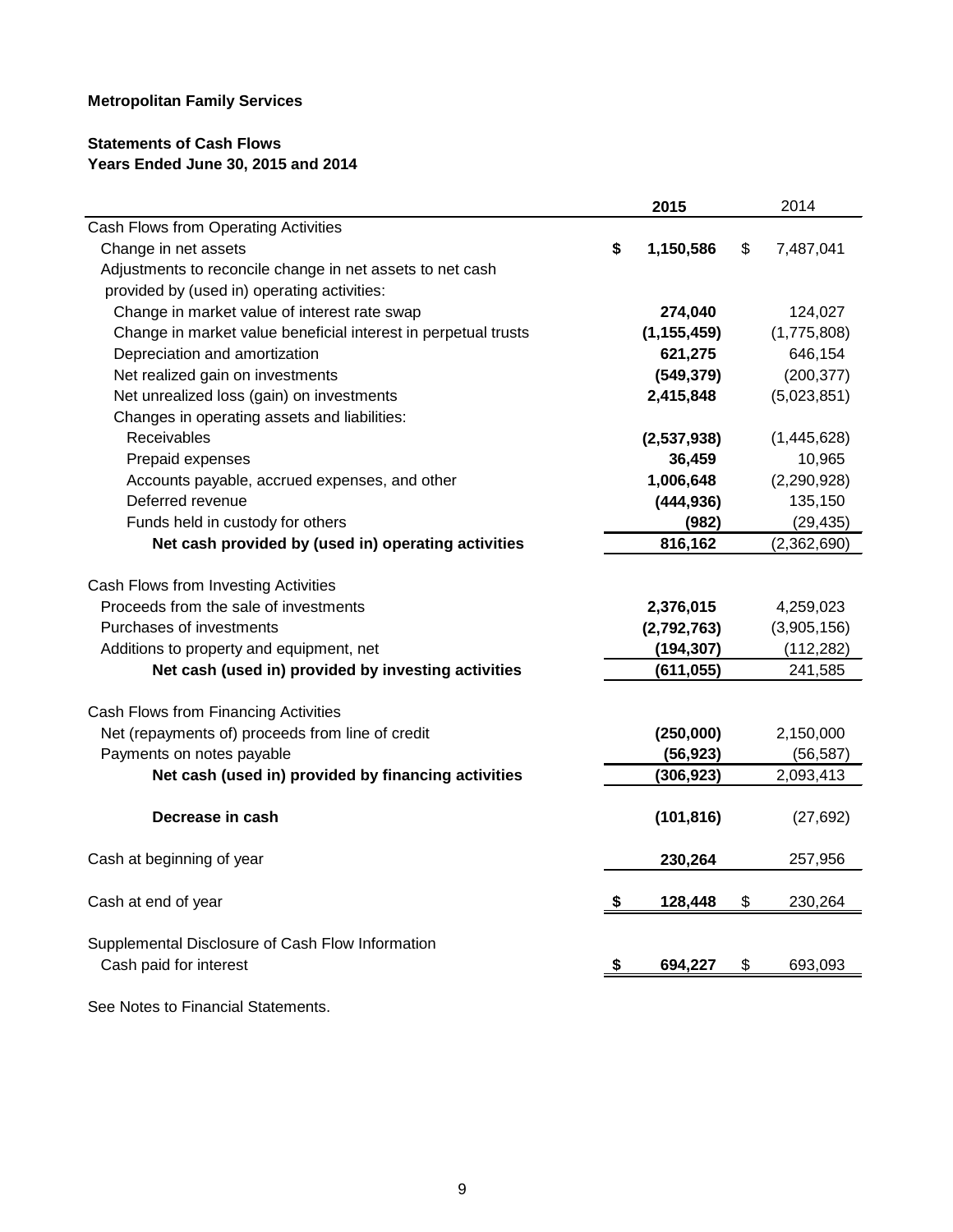## **Notes to Financial Statements**

## **Note 1. Nature of Activities**

Metropolitan Family Services (the Agency), a not-for-profit Illinois corporation, is a nonsectarian human services agency located in metropolitan Chicago. The Agency was organized to provide a wide range of programs and services to strengthen low and moderate-income individuals, families, and communities. The Agency is exempt from income taxes under the provisions of Section 501(c)(3) of the Internal Revenue Code and applicable state law.

## **Note 2. Summary of Significant Accounting Policies**

**Basis of presentation**: The Agency's financial statements are prepared on the accrual basis of accounting in accordance with accounting principles generally accepted in the United States of America, as applicable to nonprofit organizations.

**Accounting standards**: The Agency follows accounting standards established by the Financial Accounting Standards Board (the FASB) to ensure consistent reporting of financial condition, results of activities, and cash flows. References to Generally Accepted Accounting Principles (GAAP) in these footnotes are to the FASB *Accounting Standards Codification,* sometimes referred to as the Codification or ASC.

**Use of estimates**: The preparation of financial statements in conformity with accounting principles generally accepted in the United States of America requires management to make estimates and assumptions that affect the reported amounts of assets and liabilities and disclosure of contingent assets and liabilities at the date of the financial statements and the reported amounts of revenues and expenses during the reporting period. Actual results could differ from those estimates.

**Revenue recognition**: The majority of funding for the Agency's operations is provided by governmental agencies. The Agency recognizes program revenues in the fiscal year that the services are rendered. Contribution revenues and other support are recognized in the fiscal year that the pledges are received. Grant revenue is recognized when the related grant expenditure has been incurred.

**Functional allocation of expenses**: The costs of providing the various programs and other activities have been summarized on a functional basis in the statements of activities. Accordingly, certain costs have been allocated among the programs and supporting services benefited.

**Fair value of financial instruments**: The carrying amount of financial instruments including accounts receivable, accounts payable, notes payable, accrued expenses and short-term borrowings, approximate fair value due to the short maturity of these instruments. The carrying amount of long-term debt approximates fair value because the interest rates fluctuate with market interest rates or the fixed rates are based on current rates offered to the Agency for debt with similar terms and maturities.

**Cash**: It is usual and customary for the Agency to have cash on deposit in multiple financial institutions exceeding the federally insured limits. Management does not believe there is a risk of loss associated with these accounts. The carrying amount reported for cash approximates fair value.

**Investments**: At June 30, 2015 and 2014, all investments, including the invested assets of the irrevocable perpetual trusts, are carried at fair value. Realized gains and losses are determined based on the average cost method. Changes in fair value are recorded as unrealized gains (losses).

**Receivables**: The Agency has outstanding receivables from various government grants and from fund raising pledges. Management recorded an allowance for doubtful accounts totaling \$147,635 and \$200,000 at June 30, 2015 and 2014, respectively, based on specific identification of uncollectible accounts and historical collection experience.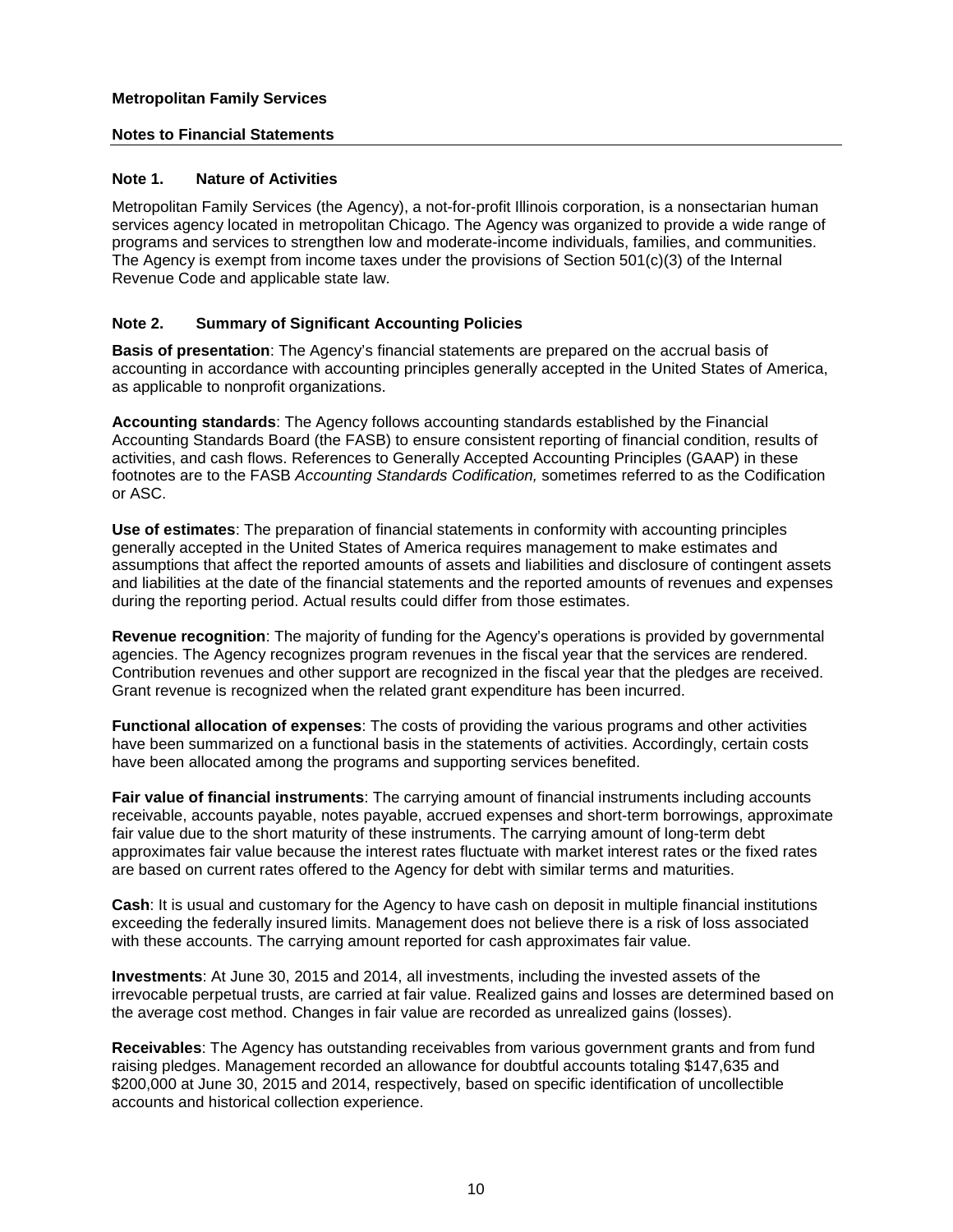#### **Notes to Financial Statements**

#### **Note 2. Summary of Significant Accounting Policies (Continued)**

**Beneficial interest in irrevocable perpetual trusts**: The Agency is an income beneficiary of certain irrevocable perpetual trusts established by donors and administered by certain third-party agencies. Income allocations from such trusts have no restriction on their use and are recognized as revenue when received from the third-party agencies. The Agency's beneficial interest in the assets of irrevocable perpetual trusts is carried at fair value in its statement of financial position based on the fair value of the underlying trust assets.

**Amortization of bond issuance costs**: Bond issuance costs are those costs associated with the issuance of the Agency's debt. These costs are amortized using the straight-line method over the life of the bonds (29 years) and a refinancing arrangement (7 years). For the years ended June 30, 2015 and 2014, the accumulated amortization of bond issuance costs was \$174,940 and \$154,904, respectively. Amortization expense was \$20,036 for the years ended June 30, 2015 and 2014, respectively.

**Property and equipment**: Property and equipment are carried at cost, except donated assets which are recorded at fair value at date of donation. All purchases in excess of \$5,000 are capitalized, while lesser amounts are charged to expense. Assets retired or otherwise disposed of are removed from the accounts at their net carrying amount. Depreciation is provided on a straight-line basis over the estimated useful lives of the related assets or terms of the related leases (40 years for buildings, 5 years for furniture and equipment, and 2-7 years for leasehold improvements).

**Deferred revenue**: The Agency recognizes grants as revenue when related expenses are incurred. Amounts received in advance are recorded as deferred revenue.

**Derivative financial instruments**: The Agency has an interest rate swap agreement with the objective of minimizing the variability of cash flows. This derivative financial instrument is recognized as either an asset or liability at fair value in the statement of financial position (interest rate swap) with the changes in the fair value reported on the statement of activities (change in market value of interest rate swap). For the years ended June 30, 2015 and 2014, the Agency recognized a loss of \$274,040 and \$124,027, respectively, for changes in the fair value of the instrument.

**Unrestricted net assets**: Unrestricted net assets are resources whose use has no limitations imposed by outside donors.

**Temporarily restricted net assets**: Temporarily restricted net assets are subject to donor-imposed restrictions that may or will be met by the Agency or the passage of time. When a donor restriction expires (that is, when a stipulated time restriction ends or the purpose for which the contributions were restricted is fulfilled), temporarily restricted net assets are reclassified to unrestricted net assets and reported in the statements of activities as net assets released from restrictions. However, if a restriction is fulfilled in the same period in which the contribution is received, the Agency reports the support as unrestricted. In the absence of donor-imposed restrictions on the use of the assets, contributions of longlived assets are reported as increases in unrestricted net assets.

**Permanently restricted net assets**: Net assets for which the principal must remain intact per donor request and the earnings can be used for specified purposes or general operations to the extent of its investment income. Included in this category is the Agency's interest in perpetual trusts.

**Contributions**: Unconditional promises of others to give cash and other assets to the Agency are recorded at fair value at the date the promise is made and reported as increases in either temporarily or permanently restricted net assets if they are received with donor stipulations that limit the use of the contributions.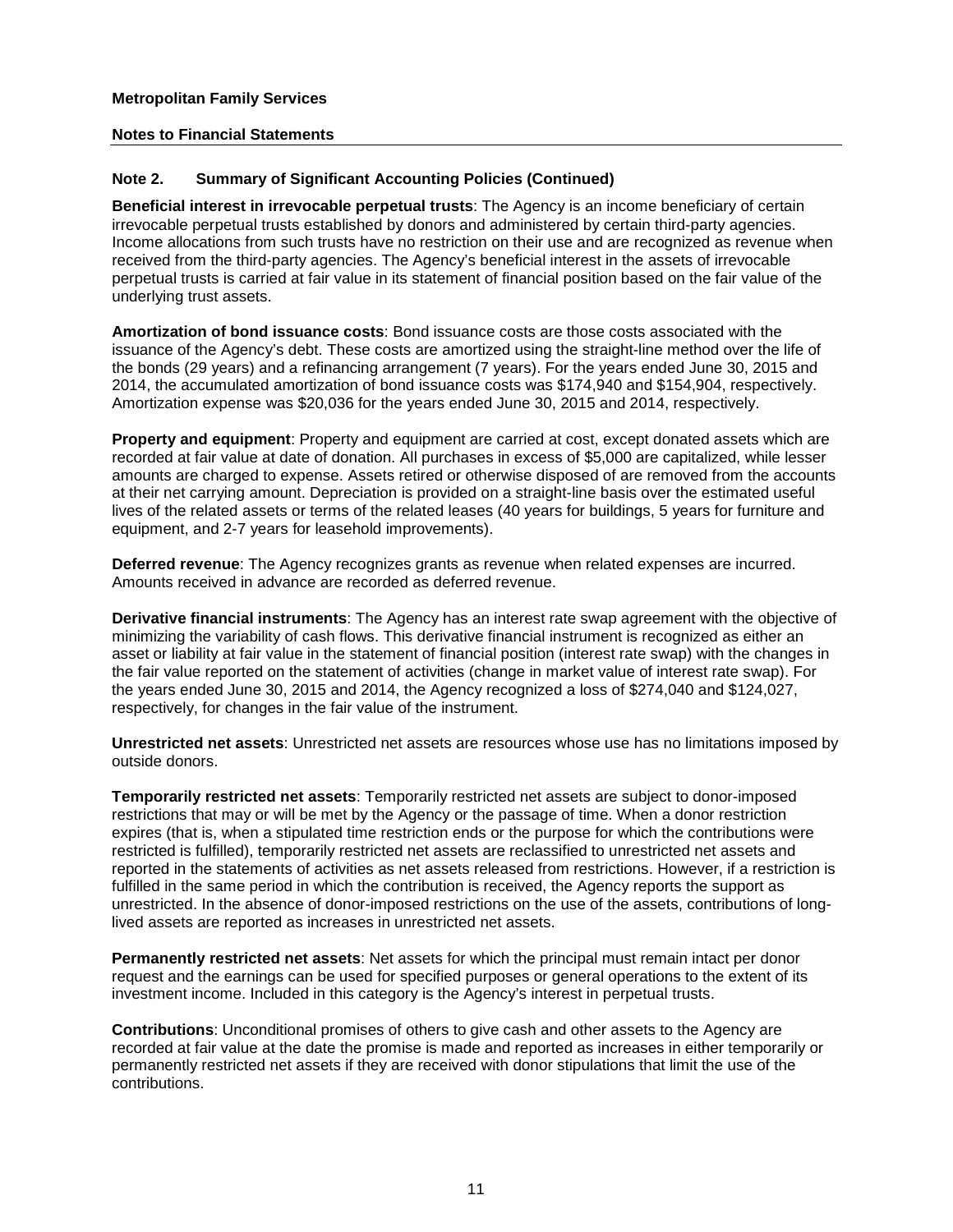## **Notes to Financial Statements**

## **Note 2. Summary of Significant Accounting Policies (Continued)**

**In-kind contributions**: The Agency received contributions of goods and services from outside corporations, including advertising, consulting services, and various goods, in the amount of \$3,184,432 and \$4,199,171 during the years ended June 30, 2015 and 2014, respectively. These amounts are recorded as revenues and expenses in the financial statements.

**Income taxes**: The accounting standard on accounting for uncertainty in income taxes addresses the determination of whether tax benefits claimed or expected to be claimed on a tax return should be recorded in the financial statements. Under this guidance, the Agency may recognize the tax benefit from an uncertain tax position only if it is more than likely than not that the tax position will be sustained on examination by taxing authorities, based on the technical merits of the position. Examples of tax positions include the tax-exempt status of the Agency and various positions related to the potential sources of unrelated business taxable income (UBIT). The tax benefits recognized in the financial statements from such a position are measured based on the largest benefit that has a greater than 50 percent likelihood of being realized upon ultimate settlement. There were no unrecognized tax benefits identified or recorded as liabilities for the reporting periods presented in the financial statements.

The Agency files Form 990 in the U.S. federal jurisdiction and the State of Illinois. The Agency is generally no longer subject to examination by the Internal Revenue Service for tax years before 2012.

**Recent accounting pronouncements**: In May 2014, the FASB issued ASU 2014-09, *Revenue from Contracts with Customers (Topic 606)*, requiring an entity to recognize the amount of revenue to which it expects to be entitled for the transfer of promised goods or services to customers. The updated standard will replace most existing revenue recognition guidance in U.S. GAAP when it becomes effective and permits the use of either a full retrospective or retrospective with cumulative effect transition method. Early adoption is not permitted. The updated standard will be effective for the Organization's June 30, 2019 consolidated financial statements. The Organization has not yet selected a transition method and is currently evaluating the effect that the updated standard will have on the consolidated financial statements.

In May 2015, the FASB issued ASU 2015-07, *Fair Value Measurement (Topic 820), Disclosures for Investments in Certain Entities That Calculate Net Asset Value per Share (or its Equivalent*). The amendments in this update remove the requirement to categorize within the fair value hierarchy all investments for which fair value is measured using the net asset value per share practical expedient. However, sufficient information must be provided to permit reconciliation of the fair value of assets categorized within the fair value hierarchy to the amounts presented in the statement of financial position. The amendments also remove the requirement to make certain disclosures for all investments that are eligible to be measured at fair value using the net asset value per share practical expedient. The amendments in this Update are effective for fiscal years beginning after December 15, 2016. Early adoption is permitted. The Organization has not yet selected a transition method and is currently evaluating the effect that the updated standard will have on the consolidated financial statements.

**Subsequent events**: The Agency has evaluated subsequent events for potential recognition and/or disclosure through September 21, 2015, the date the financial statements were available to be issued.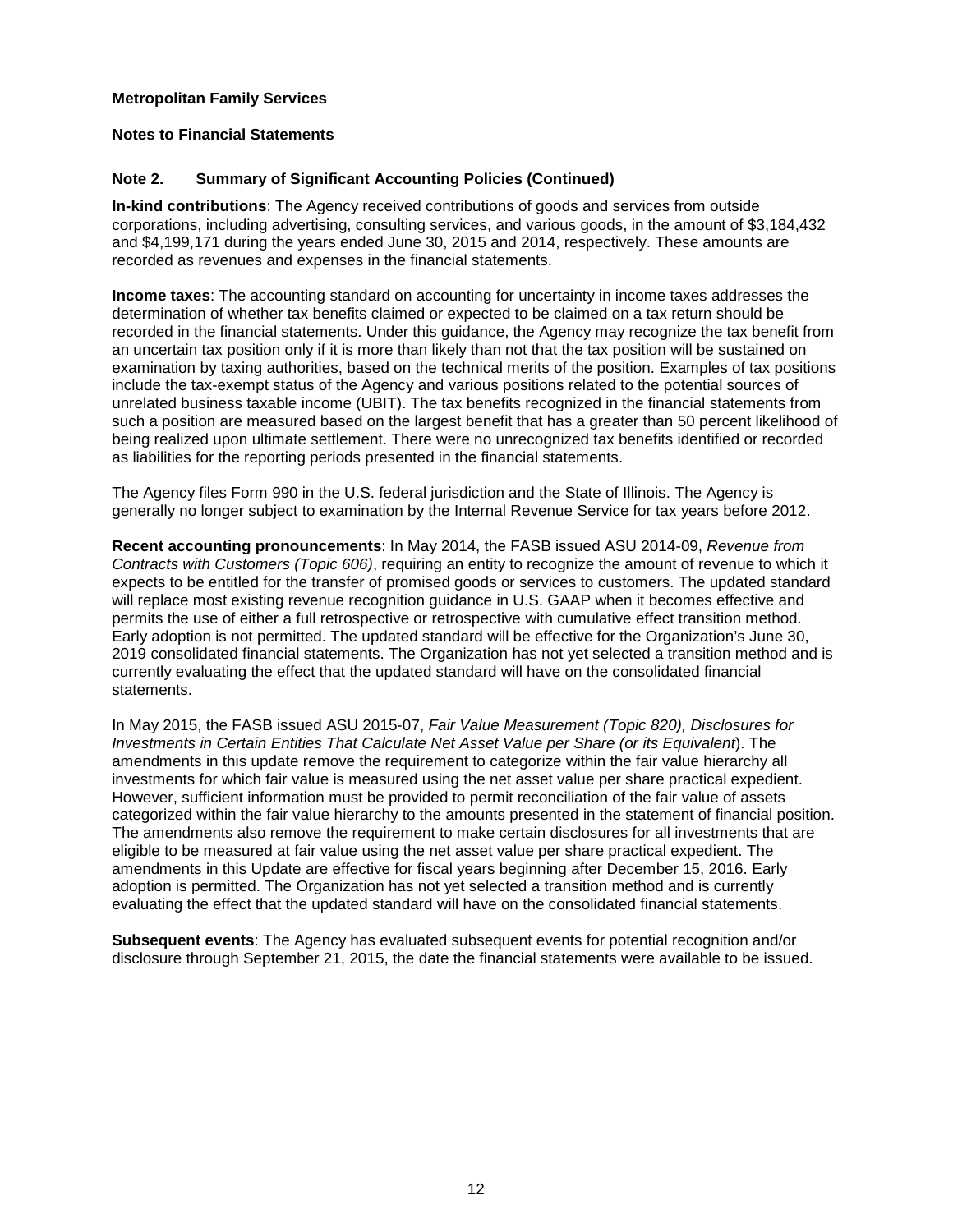#### **Notes to Financial Statements**

### **Note 3. Fair Value Disclosures**

The Fair Value Measurements and Disclosures Topic of the Codification defines fair value as the price that would be received to sell an asset or paid to transfer a liability in an orderly transaction between market participants at the measurement date. In determining fair value, the Agency uses various methods including market, income and cost approaches and sets out a fair value hierarchy. Based on these approaches, the Agency often utilizes certain assumptions that market participants would use in pricing the asset or liability, including assumptions about risk and or the risks inherent in the inputs to the valuation technique. These inputs can be readily observable, market corroborated, or generally unobservable inputs. The Agency utilizes valuation techniques that maximize the use of observable inputs and minimize the use of unobservable inputs. Based on the observability of the inputs used in the valuation techniques, the Agency is required to provide the following information according to the fair value hierarchy. The fair value hierarchy gives the highest priority to quoted prices in active markets for identical assets or liabilities (Level 1) and the lowest priority to unobservable inputs (Level 3). Inputs are broadly defined under the Topic as assumptions market participants would use in pricing an asset or liability.

The three levels of the fair value hierarchy under the Topic are described below:

Level 1. Unadjusted quoted prices in active markets, such as the New York Stock Exchange, for identical assets or liabilities that the reporting entity has the ability to access at the measurement date.

Level 2. Inputs other than quoted prices within Level 1 that are observable for the asset or liability, either directly or indirectly; and fair value is determined through the use of models or other valuation methodologies. Investments which are generally included in this category include corporate bonds and loans, less liquid and restricted equity securities and certain over-the-counter derivatives. A significant adjustment to a Level 2 input could result in the Level 2 measurement becoming a Level 3 measurement.

Level 3. Inputs are unobservable for the asset or liability and include situations where there is little, if any, market activity for the asset or liability. The inputs into the determination of fair value are based upon the best information in the circumstances and may require significant management judgment or estimation. Investments that are included in this category generally include equity and debt positions in private companies and general and limited partnership interests in corporate private equity and real estate funds, debt funds and funds of hedge funds.

In certain cases, the inputs used to measure fair value may fall into different levels of the fair value hierarchy. In such cases, an investment's level within the fair value hierarchy is based on the highest level of input that is significant to the fair value measurement. The Agency's assessment of the significance of a particular input to the fair value measurement in its entirety requires judgment, and considers factors specific to the investment.

For the fiscal years ended June 30, 2015 and 2014, the application of valuation techniques applied to similar assets and liabilities has been consistent, and there are no unfunded commitments at June 30, 2015 and 2014, requiring fair value measurement. The following is a description of the valuation methodologies used for instruments measured at fair value:

#### *Investment Securities*

The fair value of publicly traded equity and fixed income securities is based upon market quotations of national security exchanges. These financial instruments are classified as Level 1 in the fair value hierarchy.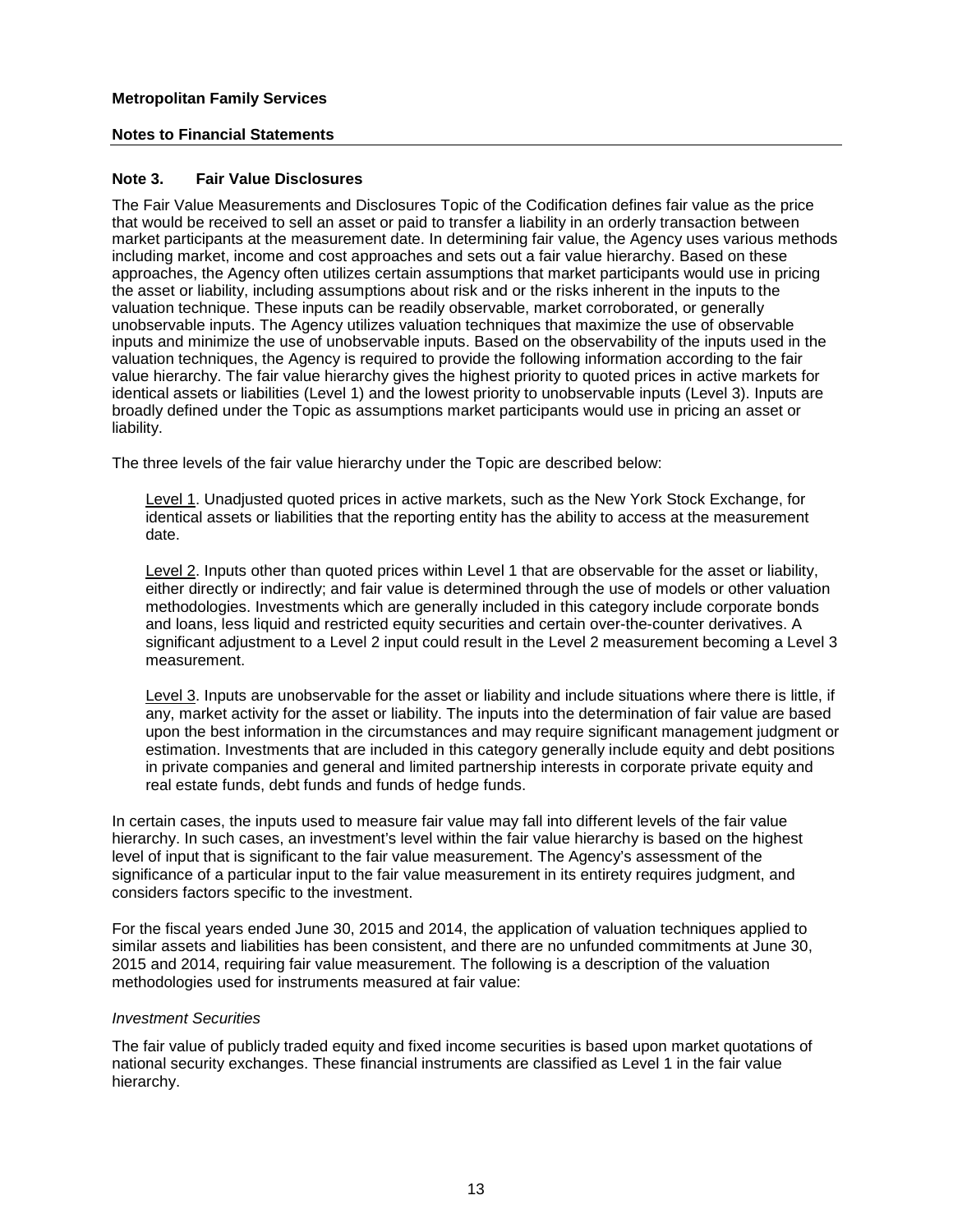#### **Notes to Financial Statements**

## **Note 3. Fair Value Disclosures (Continued)**

Investments in certain hedge funds and real estate funds are valued at fair value based on the applicable percentage ownership of the underlying companies' net assets as of the measurement date, as determined by the Fund Manager. In determining fair value, the Fund Manager utilizes valuations provided by the underlying investment companies. The underlying investment companies value securities and other financial instruments on a fair value basis of accounting. The fair value of the Agency's investments in private investment companies generally represents the amount the Agency would expect to receive if it were to liquidate its investment in the companies excluding any redemption charges that may apply. These financial instruments are classified as Level 2 in the fair value hierarchy.

#### *Beneficial Interest in Perpetual Trusts*

The fair value of the Agency's beneficial interest in perpetual trusts were provided by the trustee. The trustee determines fair value based on readily available pricing sources for market transactions involving identical assets for securities. The valuations include certain unobservable inputs and are, therefore, classified as Level 3.

#### Interest Rate Swap:

The valuation of this instrument is determined using widely accepted valuation techniques including discounted cash flow analysis on the expected cash flows of the interest rate swap. This analysis reflects the contractual terms of the interest rate swap, including the period to maturity, and used observable market-based inputs, including the SIFMA index. The fair value estimate is classified as Level 2.

The following tables present the Agency's fair value hierarchy for those assets and liabilities measured at fair value on a recurring basis as of June 30, 2015 and 2014:

|                          | 2015                        |    |            |    |            |    |            |  |  |  |
|--------------------------|-----------------------------|----|------------|----|------------|----|------------|--|--|--|
|                          | Total<br>Level 1<br>Level 2 |    |            |    |            |    |            |  |  |  |
| Assets:                  |                             |    |            |    |            |    |            |  |  |  |
| Equity securities:       |                             |    |            |    |            |    |            |  |  |  |
| U.S. equities            | \$<br>10,544,315            | \$ | 10,544,315 | \$ |            | \$ |            |  |  |  |
| Non-U.S. equities        | 10,470,888                  |    | 10,470,888 |    |            |    |            |  |  |  |
| Fixed income securities: |                             |    |            |    |            |    |            |  |  |  |
| U.S. fixed income        | 4,131,590                   |    | 4,131,590  |    |            |    |            |  |  |  |
| Non-U.S. fixed income    | 2,282,722                   |    | 2,282,722  |    |            |    |            |  |  |  |
| Alternative investments: |                             |    |            |    |            |    |            |  |  |  |
| Hedge fund of funds (a)  | 7,411,514                   |    |            |    | 7,411,514  |    |            |  |  |  |
| Real estate fund (b)     | 3,001,077                   |    |            |    | 3,001,077  |    |            |  |  |  |
| Beneficial interest in   |                             |    |            |    |            |    |            |  |  |  |
| perpetual trusts (c)     | 16,427,293                  |    |            |    |            |    | 16,427,293 |  |  |  |
|                          | 54,269,399                  | \$ | 27,429,515 | \$ | 10,412,591 | S  | 16,427,293 |  |  |  |
| Cash and other           | 4,012,760                   |    |            |    |            |    |            |  |  |  |
|                          | 58,282,159                  |    |            |    |            |    |            |  |  |  |
|                          |                             |    |            |    |            |    |            |  |  |  |
| Liability:               |                             |    |            |    |            |    |            |  |  |  |
| Interest-rate swap       | 3,721,083                   | \$ |            | S  | 3,721,083  | \$ |            |  |  |  |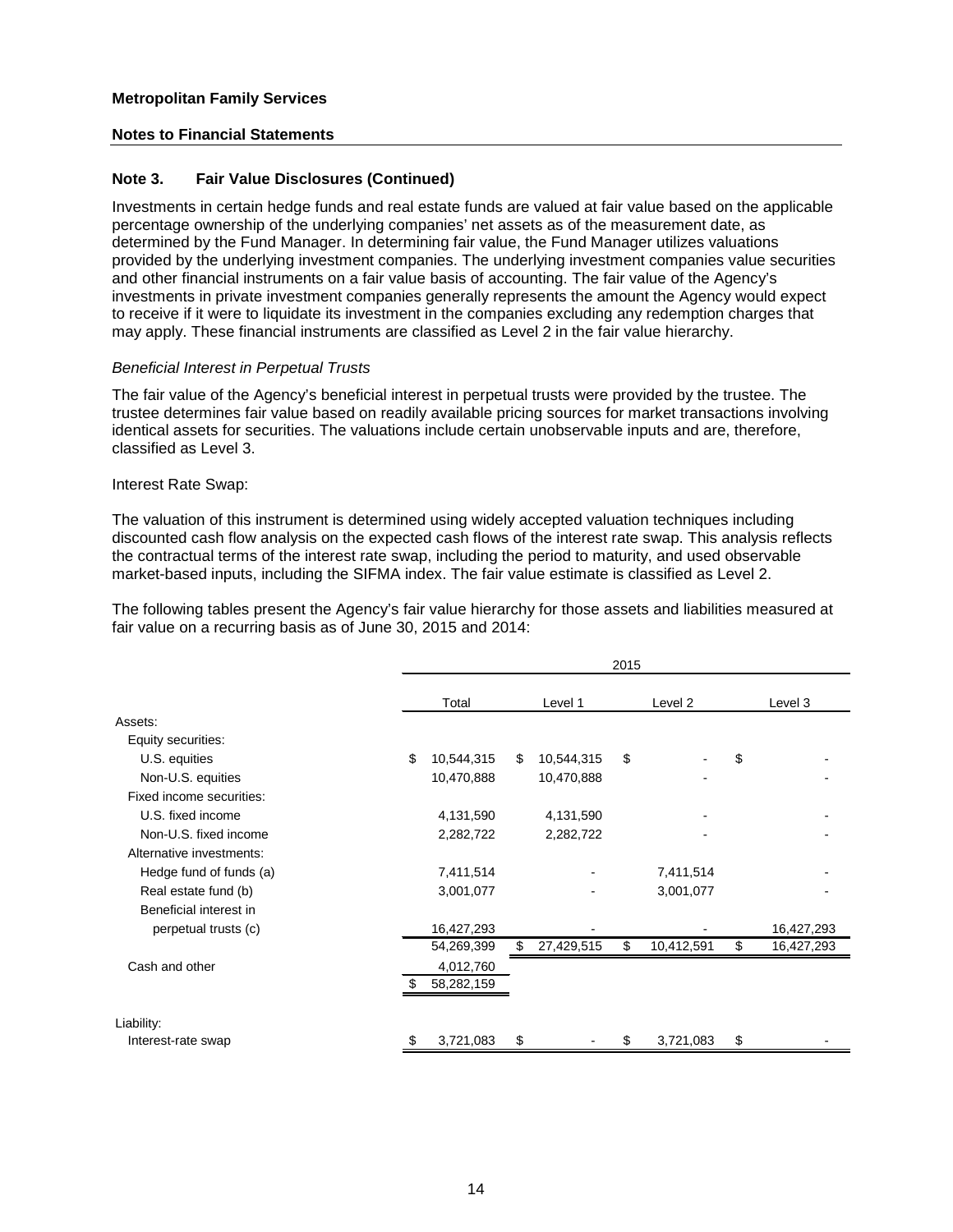#### **Notes to Financial Statements**

## **Note 3. Fair Value Disclosures (Continued)**

|                          | 2014             |    |            |    |            |    |            |  |  |  |
|--------------------------|------------------|----|------------|----|------------|----|------------|--|--|--|
|                          | Total            |    | Level 1    |    | Level 2    |    | Level 3    |  |  |  |
| Assets:                  |                  |    |            |    |            |    |            |  |  |  |
| Equity securities:       |                  |    |            |    |            |    |            |  |  |  |
| U.S. equities            | \$<br>11,238,560 | \$ | 11,238,560 | \$ |            | \$ |            |  |  |  |
| Non-U.S. equities        | 10,746,853       |    | 10,746,853 |    |            |    |            |  |  |  |
| Fixed income securities: |                  |    |            |    |            |    |            |  |  |  |
| U.S. fixed income        | 5,580,202        |    | 5,580,202  |    |            |    |            |  |  |  |
| Non-U.S. fixed income    | 3,108,896        |    | 3,108,896  |    |            |    |            |  |  |  |
| Alternative investments: |                  |    |            |    |            |    |            |  |  |  |
| Hedge fund of funds (a)  | 7,169,104        |    |            |    | 7,169,104  |    |            |  |  |  |
| Real estate fund (b)     | 4,274,665        |    |            |    | 4,274,665  |    |            |  |  |  |
| Beneficial interest in   |                  |    |            |    |            |    |            |  |  |  |
| perpetual trusts (c)     | 15,271,834       |    |            |    |            |    | 15,271,834 |  |  |  |
|                          | 57,390,114       | \$ | 30,674,511 | \$ | 11,443,769 | \$ | 15,271,834 |  |  |  |
| Cash and other           | 1,186,307        |    |            |    |            |    |            |  |  |  |
|                          | 58,576,421       |    |            |    |            |    |            |  |  |  |
| Liability:               |                  |    |            |    |            |    |            |  |  |  |
| Interest-rate swap       | \$<br>3,447,043  | \$ |            | \$ | 3,447,043  | \$ |            |  |  |  |

The following table provides a summary of market alternatives at June 30, 2015 and 2014 by net asset class whose fair value is calculated using net asset value per share, or its equivalent:

|                                                 |                             |                             | June 30, 2015      |                        |  |  |  |
|-------------------------------------------------|-----------------------------|-----------------------------|--------------------|------------------------|--|--|--|
|                                                 | 2015<br>2014                |                             | Unfunded           | Redemption             |  |  |  |
| Description                                     | <b>Fair Value</b>           | Fair value                  | Commitments        | Frequency              |  |  |  |
| Hedge fund of funds (a)<br>Real estate fund (b) | 7,411,514<br>S<br>3,001,077 | 7.169.104<br>S<br>4,274,665 | \$<br>۰<br>181,850 | Quarterly<br>Quarterly |  |  |  |
|                                                 | 10,412,591                  | \$11,443,769                | \$<br>181,850      |                        |  |  |  |

- (a) This category includes investments in hedge funds that invest primarily in U.S. common stocks. Management of the hedge funds has the ability to shift investments to meet growth strategies. The fair values of the investments in this category have been estimated using the net asset value per share of the investments.
- (b) This category includes several real estate funds that invest primarily in U.S. commercial real estate. The fair values of the investments in this category have been estimated using the net asset value of the Agency's ownership interest.
- (c) This category includes underlying investments in equities, fixed income securities, real estate funds, and hedge funds. The fair value of these investments is based on quoted market prices provided by recognized broker-dealers.

The Agency assesses the levels of the investments at each measurement date, and transfers between levels are recognized on the actual date of the event or change in circumstances that caused the transfer in accordance with the Agency's accounting policy regarding the recognition of transfers between levels of the fair vale hierarchy. There were no transfers between Levels 1, 2, or 3 during the years ended June 30, 2015 and 2014.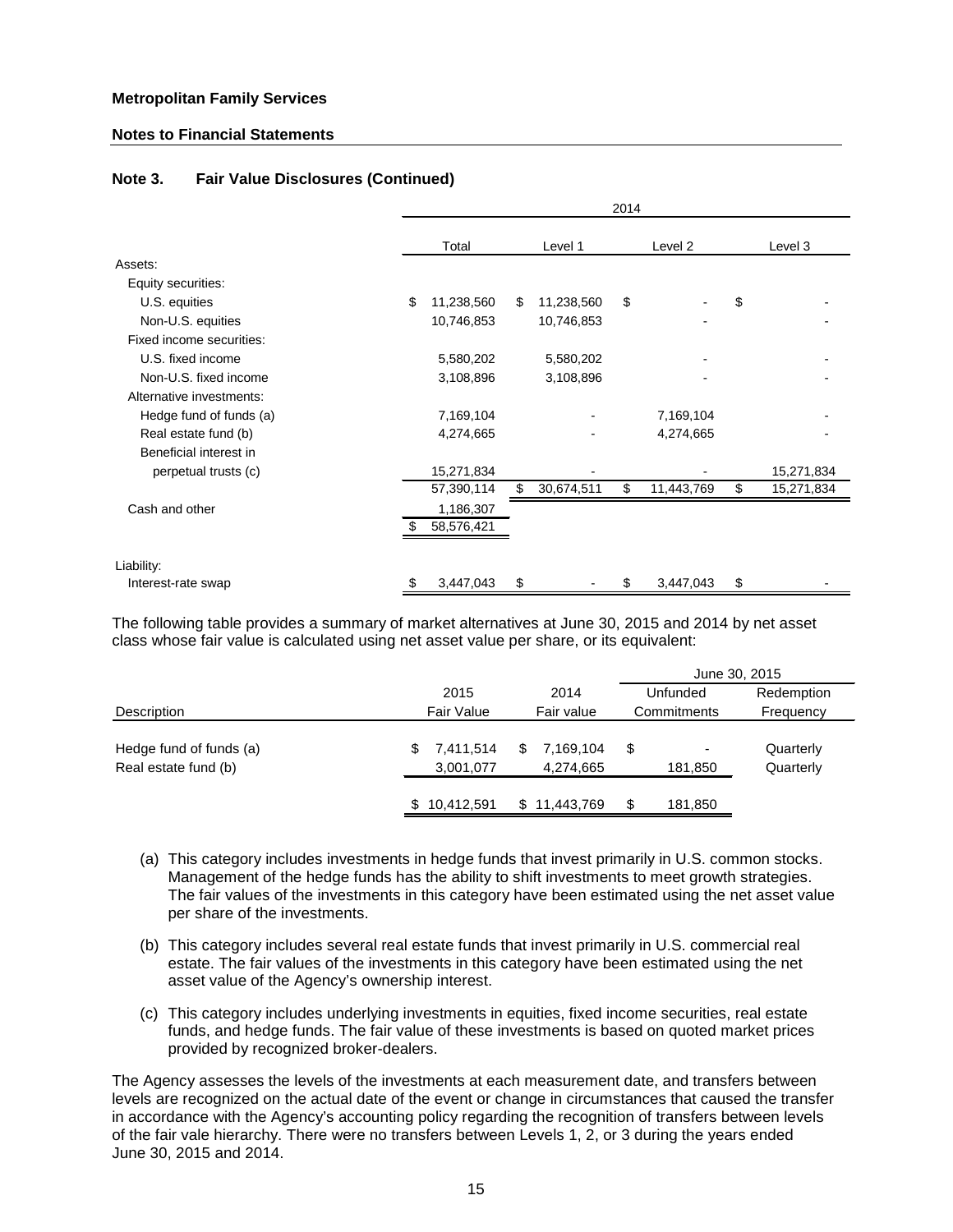#### **Notes to Financial Statements**

## **Note 3. Fair Value Disclosures (Continued)**

The changes in Level 3 assets and liabilities measured at fair value on a recurring basis are summarized as follows as of June 30, 2015:

|                                                   | 2015                  |                         | 2014           |                         |
|---------------------------------------------------|-----------------------|-------------------------|----------------|-------------------------|
|                                                   | Beneficial            |                         | Beneficial     |                         |
|                                                   | Interest in           |                         | Interest in    |                         |
|                                                   | <b>Perpetual Fund</b> |                         | Perpetual Fund |                         |
| Balance, beginning of year<br>Net unrealized gain | \$                    | 15,271,834<br>1,155,459 | S              | 13,496,026<br>1,775,808 |
| Balance, end of year                              | \$.                   | 16,427,293              | S              | 15,271,834              |

Substantially all of the changes in unrealized appreciation included in the statements of activities attributable to Level 3 investments relate to investments still held at June 30, 2015.

#### **Note 4. Investments and Beneficial Interest in Irrevocable Perpetual Trusts**

Total returns on investment assets, excluding income allocations from irrevocable perpetual trusts, held during 2015 and 2014 are summarized as follows:

|                                   | Temporarily     | Permanently     |    |               |
|-----------------------------------|-----------------|-----------------|----|---------------|
| 2015                              | Restricted      | Restricted      |    | Total         |
|                                   |                 |                 |    |               |
| Dividends and interest income     | \$<br>2,489,828 | \$              | S. | 2,489,828     |
| Investment expense                | (280,080)       |                 |    | (280, 080)    |
| Net realized gain                 | 549,379         |                 |    | 549,379       |
| Net unrealized (loss) gain        | (2, 415, 848)   | 1,155,459       |    | (1, 260, 389) |
| Total return on investments       | \$<br>343,279   | \$<br>1,155,459 | \$ | 1,498,738     |
| Investment return designated for: |                 |                 |    |               |
| Endowment payout                  | \$<br>1,567,000 | \$              | S  | 1,567,000     |
| Undesignated investment return    | (1, 223, 721)   | 1,155,459       |    | (68, 262)     |
| Total                             | \$<br>343,279   | \$<br>1,155,459 | \$ | 1,498,738     |
|                                   |                 |                 |    |               |
|                                   | Temporarily     | Permanently     |    |               |
| 2014                              | Restricted      | Restricted      |    | Total         |
|                                   |                 |                 |    |               |
| Dividends and interest income     | \$<br>1,613,426 | \$              | S. | 1,613,426     |
| Investment expense                | (288, 497)      |                 |    | (288, 497)    |
| Net realized gain                 | 200,377         |                 |    | 1,976,185     |
| Net unrealized gain               | 5,023,851       | 1,775,808       |    | 5,023,851     |
| Total return on investments       | 6,549,157       | \$<br>1,775,808 | \$ | 8,324,965     |
|                                   |                 |                 |    |               |
| Investment return designated for: |                 |                 |    |               |
| Endowment payout                  | \$<br>1,678,796 | \$              | \$ | 1,678,796     |
| Non-operating expenses            |                 |                 |    |               |
| Undesignated investment return    | 4,870,361       | 1,775,808       |    | 6,646,169     |
| Total                             | \$<br>6,549,157 | \$<br>1,775,808 | \$ | 8,324,965     |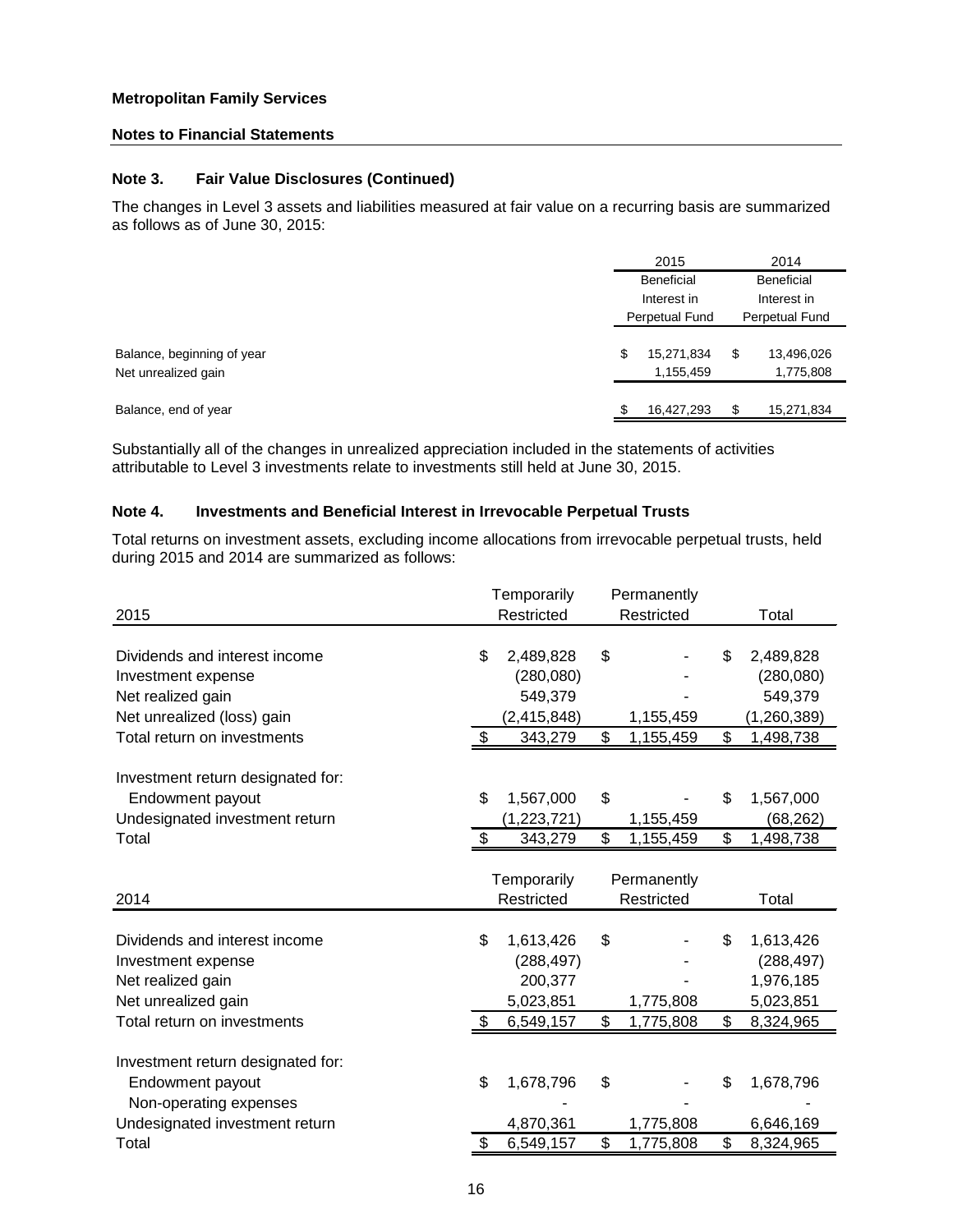## **Notes to Financial Statements**

## **Note 4. Investments and Beneficial Interests in Irrevocable Perpetual Trusts (Continued)**

The Agency invests in a professionally managed portfolio of mutual funds and alternative investments. Such investments are exposed to various risks such as interest rate, market and credit. Due to the level of risk associated with such investments, it is at least reasonably possible that changes in risks in the near term would materially affect investment balances and the amounts reported in the financial statements.

The Agency is also a designated income beneficiary of certain irrevocable perpetual trusts. The terms of the trust agreements provide that the Agency, as an income beneficiary, is to receive its beneficial interest in the income of the trust assets as earned in perpetuity. Such trust assets are held and invested in perpetuity by the third-party trustees, which are financial institutions.

At June 30, 2015 and 2014, the assets of the irrevocable trusts are principally invested in marketable equity securities and bonds and notes. During 2015 and 2014, income allocations received by the Agency from irrevocable perpetual trusts amounted to \$629,097 and \$615,813, respectively, and the Agency's beneficial interest in the net unrealized appreciation in the fair value of the irrevocable trusts' assets amounted to \$1,155,459 and \$1,775,808, respectively.

## **Note 5. Endowment Funds**

The Agency's endowment includes donor-restricted endowment funds. As required by accounting principles generally accepted in the United States of America, net assets associated with endowment funds are classified and reported based on the existence or absence of donor-imposed restrictions.

#### *Interpretation of Relevant Law*

The Board of Directors has interpreted the Illinois Uniform Prudent Management of Institutional Funds Act (UPMIFA) as requiring the preservation of the fair value of the original gift as of the gift date of the donorrestricted endowment funds absent explicit donor stipulations to the contrary. As a result of this interpretation, the Agency classified as permanently restricted net assets (a) the original value of gifts donated to the permanent endowment, (b) the original value of subsequent gifts to the permanent endowment, and (c) accumulations to the permanent endowment made in accordance with the direction of the applicable donor gift instrument at the time the accumulation is added to the fund. The remaining portion of the donor-restricted endowment fund that is not classified in permanently restricted net assets is classified as temporarily restricted net assets until those amounts are appropriated for expenditure by the Agency in a manner consistent with the standard of prudence prescribed by UPMIFA. In accordance with UPMIFA, the Agency considers the following factors in making a determination to appropriate or accumulate earnings on donor-restricted endowment funds:

- 1) The duration and preservation of the fund;
- 2) The purpose of the Agency and the donor-restricted endowment fund;
- 3) General economic conditions;
- 4) The possible effect of inflation and deflation;
- 5) The expected total return from income and the appreciation of investments;
- 6) Other resources of the Agency; and
- 7) The investment policies of the Agency.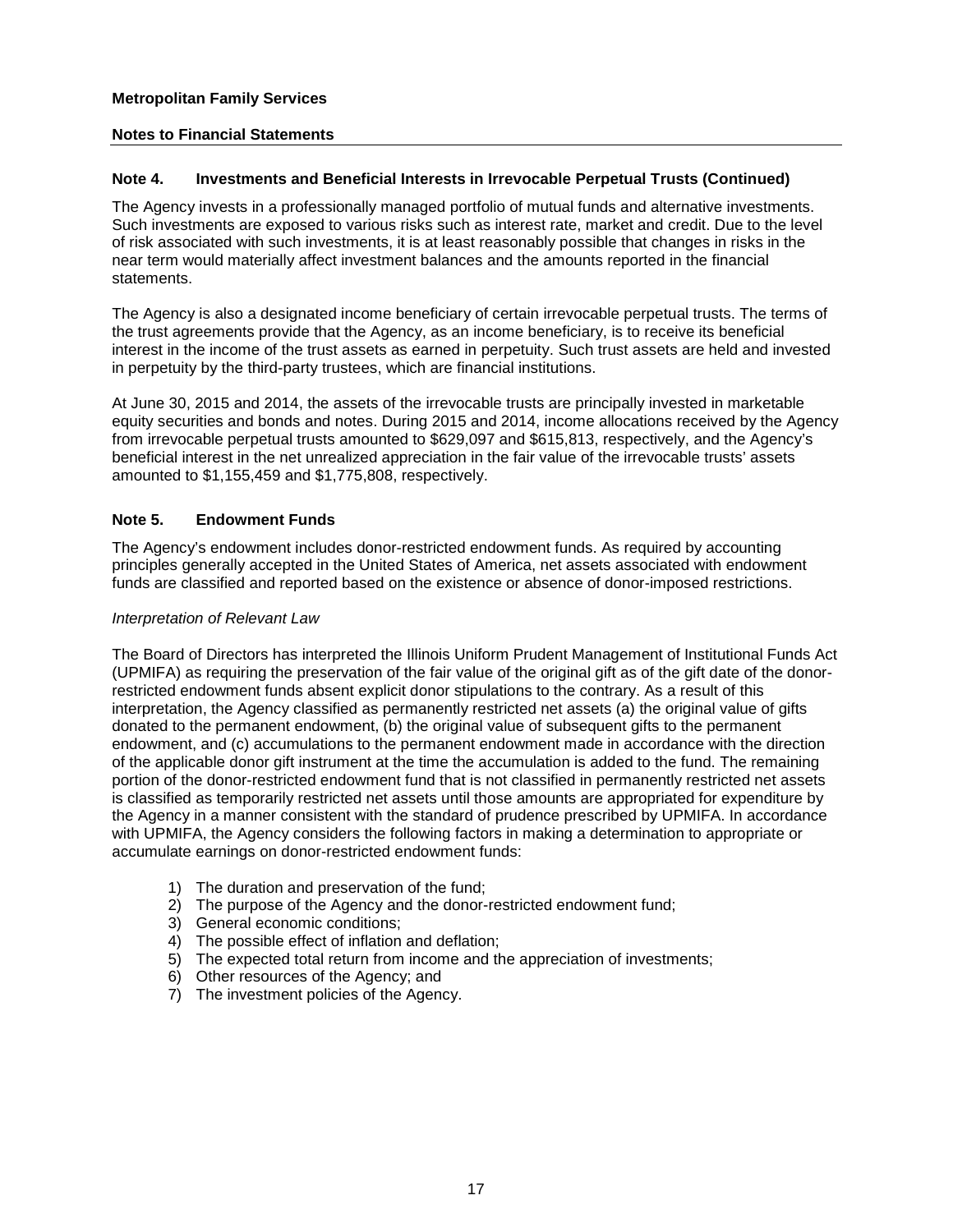#### **Notes to Financial Statements**

## **Note 5. Endowment Funds (Continued)**

The Agency's endowment net asset composition by type of fund is as follows for the years ended June 30, 2015 and 2014:

| <b>Temporarily Restricted</b> | \$ 36,288,375 \$ 37,512,096 |              |
|-------------------------------|-----------------------------|--------------|
| <b>Permanently Restricted</b> | 21.993.784                  | 20,838,325   |
|                               | \$58.282.159                | \$58,350,421 |

The changes in endowment net assets for the Agency were as follows for the years ended June 30, 2015 and 2014:

|                                    |                  | 2015             |                  |
|------------------------------------|------------------|------------------|------------------|
|                                    | Temporarily      | Permanently      |                  |
|                                    | Restricted       | Restricted       | Total            |
| Endowment net assets,              |                  |                  |                  |
| beginning of year                  |                  |                  |                  |
| Investments                        | 37,512,096<br>\$ | \$<br>5,566,491  | 43,078,587<br>\$ |
| Perpetual trusts                   |                  | 15,271,834       | 15,271,834       |
|                                    | 37,512,096       | 20,838,325       | 58,350,421       |
| Investment return:                 |                  |                  |                  |
| Dividends and interest income      | 2,489,828        |                  | 2,489,828        |
| Investment expense                 | (280,080)        |                  | (280,080)        |
| Net realized and unrealized losses | (1,866,469)      | 1,155,459        | (711, 010)       |
|                                    | 343,279          | 1,155,459        | 1,498,738        |
| Appropriation of endowment         |                  |                  |                  |
| assets for expenditure:            |                  |                  |                  |
| Operating expense                  | (1, 567, 000)    |                  | (1,567,000)      |
| Non-operating expense              |                  |                  |                  |
| Undesignated investment return     | (1, 223, 721)    | 1,155,459        | (68, 262)        |
| Additional withdrawals             |                  |                  |                  |
|                                    |                  |                  |                  |
| Endowment net assets, end of year  |                  |                  |                  |
| Investments                        | 36,288,375       | 5,566,491        | 41,854,866       |
| Perpetual trusts                   |                  | 16,427,293       | 16,427,293       |
|                                    | 36,288,375<br>\$ | \$<br>21,993,784 | \$<br>58,282,159 |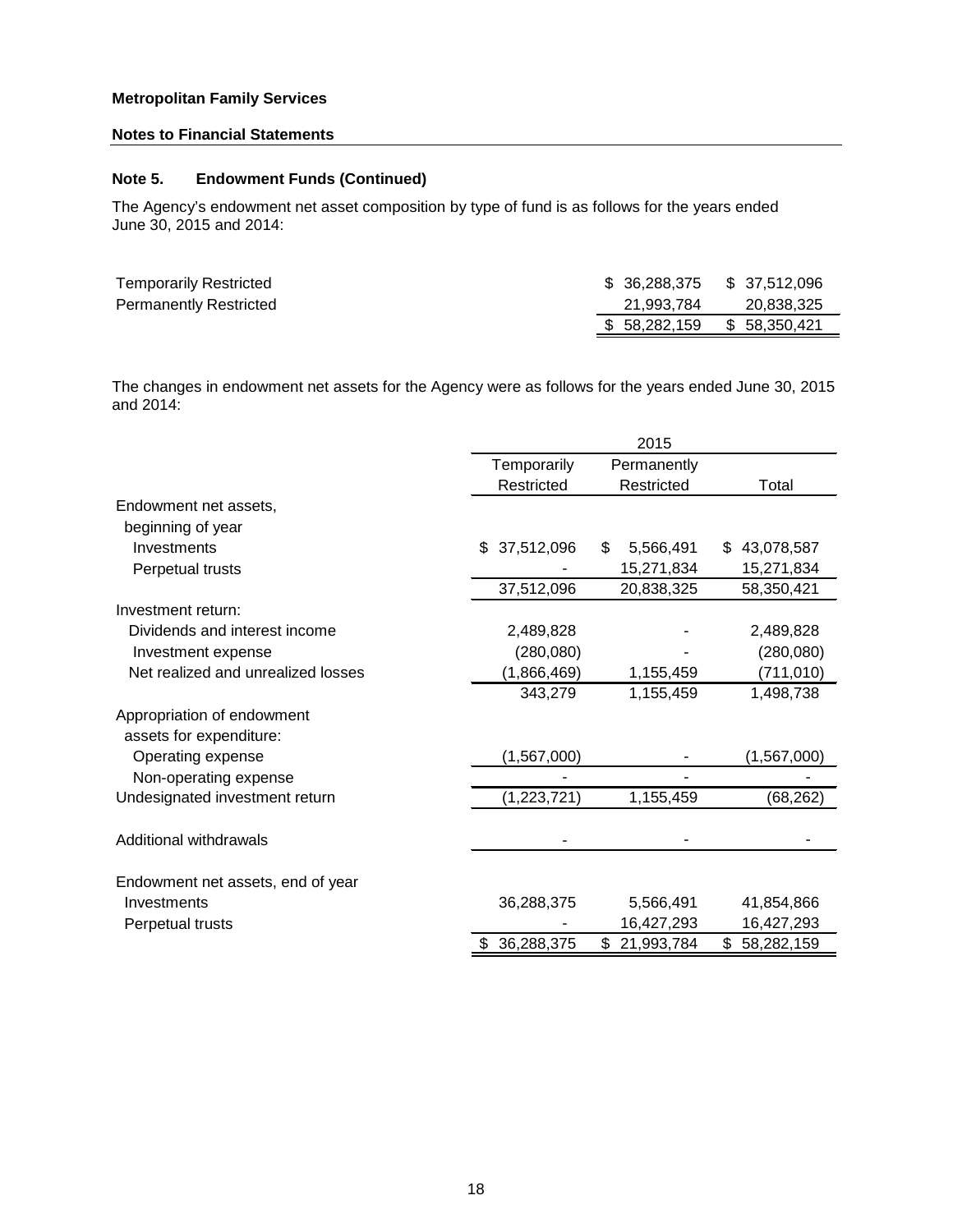## **Notes to Financial Statements**

## **Note 5. Endowment Funds (Continued)**

|                                                       | 2014             |                  |                   |  |
|-------------------------------------------------------|------------------|------------------|-------------------|--|
|                                                       | Temporarily      | Permanently      |                   |  |
|                                                       | Restricted       | Restricted       | Total             |  |
| Endowment net assets,                                 |                  |                  |                   |  |
| beginning of year                                     |                  |                  |                   |  |
| Investments                                           | 32,641,735<br>\$ | \$<br>5,566,491  | 38,208,226<br>\$. |  |
| Perpetual trusts                                      |                  | 13,496,026       | 13,496,026        |  |
|                                                       | 32,641,735       | 19,062,517       | 51,704,252        |  |
| Investment return:                                    |                  |                  |                   |  |
| Dividends and interest income                         | 1,613,426        |                  | 1,613,426         |  |
| Investment expense                                    | (288, 497)       |                  | (288,497)         |  |
| Net realized and unrealized losses                    | 5,224,228        | 1,775,808        | 7,000,036         |  |
|                                                       | 6,549,157        | 1,775,808        | 8,324,965         |  |
| Appropriation of endowment<br>assets for expenditure: |                  |                  |                   |  |
| Operating expense                                     | (1,678,796)      |                  | (1,678,796)       |  |
| Undesignated investment return                        | 4,870,361        | 1,775,808        | 6,646,169         |  |
| Endowment net assets, end of year                     |                  |                  |                   |  |
| Investments                                           | 37,512,096       | 5,566,491        | 43,078,587        |  |
| Perpetual trusts                                      |                  | 15,271,834       | 15,271,834        |  |
|                                                       | \$ 37,512,096    | \$<br>20,838,325 | 58,350,421<br>\$  |  |

### *Funds with Deficiencies*

From time to time, the fair value of assets associated with individual donor-restricted endowment funds may fall below the level that the donor or Illinois UPMIFA requires the Agency to retain as a fund of perpetual duration. There were no such deficiencies as of June 30, 2015 and 2014.

The Agency has adopted investment and spending policies for endowment assets as follows:

#### *Investment Policy*

The investment policy of the MFS Endowment is to achieve the highest rate of return possible within an acceptable range of risk and volatility. Based on that objective, the current assumptions are that long-term returns net of expenses will average 7 percent and long-term inflation will average 3 percent.

The MFS Investment Committee has the responsibility to establish the policies that guide the specific investments of the endowment assets. The policies describe the degree of investment risk and diversification that the committee deems appropriate.

The committee, in consultation with its investment consultant, monitors the performance of investment managers and adds, replaces, or eliminates managers as needed. Please refer to Note 3 for the Agency's current asset allocation.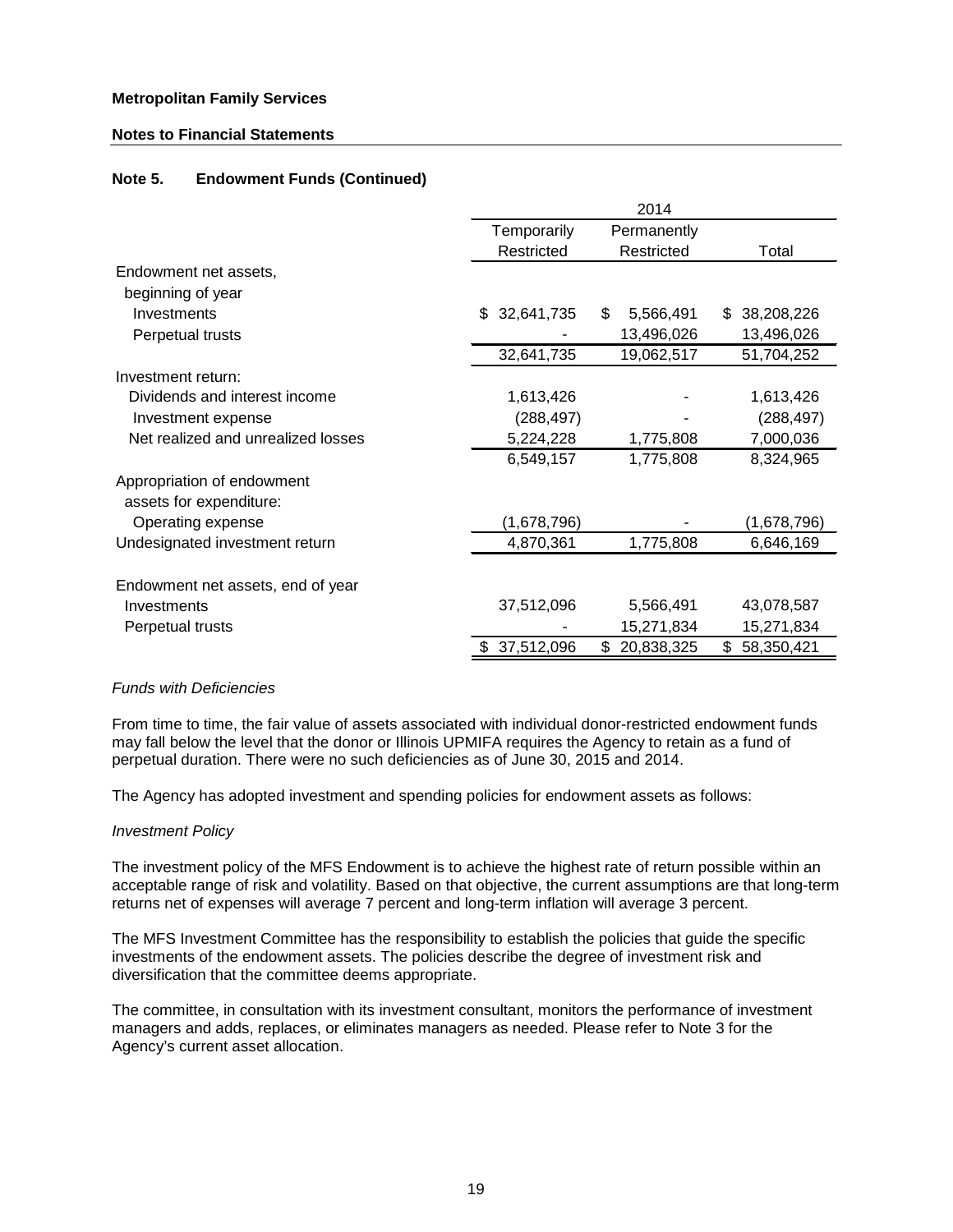## **Notes to Financial Statements**

## **Note 5. Endowment Funds (Continued)**

#### *Spending Policy*

Endowment spending is set annually by the Agency's Board of Directors after considering the funding needs of current Agency operations and the desire to preserve the long-term purchasing power of the Endowment. Distributions are authorized by the Board based on recommendations of the Investment and Finance Committees.

## **Note 6. Fund Raising Pledges Receivable**

Pledges receivable as of June 30, 2015 and 2014 are recorded at fair value, \$3,346,565 and \$576,322, respectively. Pledges receivable are anticipated to be collected as follows at June 30, 2015 and 2014.

|                  |     | 2015      | 2014          |
|------------------|-----|-----------|---------------|
|                  |     |           |               |
| Less than 1 year | \$. | 1,346,565 | \$<br>576,322 |
| 1 to 5 years     |     | 2,000,000 | ۰             |
|                  |     | 3,346,565 | \$<br>576,322 |

## **Note 7. Property and Equipment**

Property and equipment are as follows at June 30, 2015 and 2014.

| 2015           | 2014            |
|----------------|-----------------|
|                |                 |
| 2,791,623<br>S | 2,791,623<br>S  |
| 20,829,504     | 20,635,197      |
| 1,706,686      | 1,706,686       |
| 8,419,621      | 8,419,621       |
| 33,747,434     | 33,553,127      |
| 17,215,921     | 16,614,682      |
| 16,531,513     | 16,938,445<br>S |
|                |                 |

Depreciation expense totaled \$601,239 and \$626,118 for 2015 and 2014, respectively.

## **Note 8. Short-Term Debt**

The Agency has an available revolving credit line in the amount of \$7,000,000, which expires October 5, 2015. Interest is accrued monthly at either the prime rate or the LIBOR rate plus 115 basis points. The weighted average interest rate for fiscal years 2015 and 2014 was 1.59 percent and 1.63 percent, respectively. The covenants of the revolving credit line are substantially the same as those of the Illinois Development Finance Authority Variable Rate Demand Revenue Bonds (Note 9). The balance outstanding on the line of credit was \$3,950,000 at June 30, 2015 and \$4,200,000 at June 30, 2014.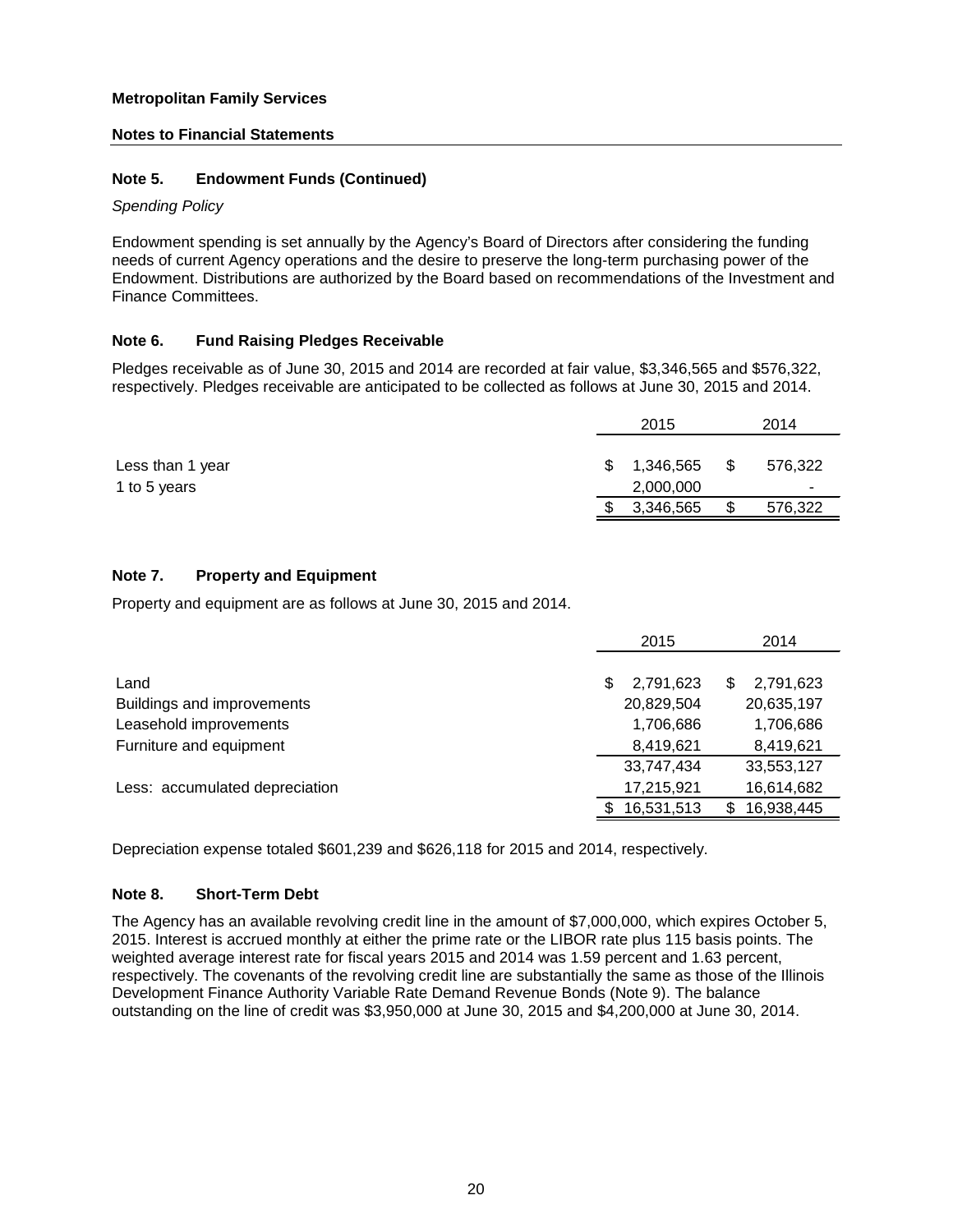## **Notes to Financial Statements**

## **Note 9. Long-Term Debt**

Long-term debt is summarized as follows at June 30, 2015 and 2014:

|                                                                                                                                                                                                                                                                          | 2015          |   | 2014       |
|--------------------------------------------------------------------------------------------------------------------------------------------------------------------------------------------------------------------------------------------------------------------------|---------------|---|------------|
| Notes payable:                                                                                                                                                                                                                                                           |               |   |            |
| Term loan due September 12, 2019                                                                                                                                                                                                                                         | \$<br>207.500 | S | 257,500    |
| Purchase money note and bank financing, due November 30, 2016                                                                                                                                                                                                            | 800,000       |   | 800,000    |
| Promissory note due March 1, 2020                                                                                                                                                                                                                                        | 38.047        |   | 44.970     |
|                                                                                                                                                                                                                                                                          | 1,045,547     |   | 1,102,470  |
| Bonds payable:<br>Illinois Development Finance Authority Variable Rate Demand<br>Revenue Bonds, Series 1999, maturing in the aggregate principal<br>amount on January 1, 2029. The bonds are supported by a letter<br>of credit agreement which expires October 5, 2015. | 12.700.000    |   | 12,700,000 |

#### Term Loan

In 2010, the Agency renegotiated an additional term loan for the North Children's Center due September 12, 2019. Interest is accrued at either the prime rate, the LIBOR rate plus 125 basis points, or the Bank Offered rate. At June 30, 2015, the loan had an interest rate of 1.48 percent and is payable in equal quarterly installments of principal (\$12,500) plus interest.

#### Purchase Money Note and Bank Financing

During 1992, the Agency acquired by means of assignment, a 100 percent beneficial interest in a certain land trust representing certain property previously leased by the Agency from the seller in exchange for a limited guaranty. The Agency renewed this agreement in December 2006. Under this agreement, the Agency is required to make scheduled monthly interest payments which are \$6,667 for the period from December 1, 2006 through November 30, 2016.

In connection with the guaranty and pursuant to the terms of the purchase agreement, the Agency has agreed to reimburse and indemnify the seller and provide for timely monthly debt service in connection with the existing \$400,000 bank financing and certain other costs associated with the property and to deliver to the seller a \$400,000 purchase money note due November 30, 2016. The bank financing and purchase money note are secured by a first and second mortgage and collateral assignment of the beneficial interest, respectively.

Subsequent to December 1, 2010, and prior to November 30, 2016, the seller may exercise its option to repurchase the property for an amount based on the related option agreement, resulting principally in the release of the Agency from substantially all liability under the bank financing and purchase money note. If the seller's repurchase option is not exercised prior to November 30, 2016, the Agency may exercise its option to cause the seller to repurchase the property for the amount based on the related option agreement.

#### Promissory Note

In 2003, the Agency borrowed \$95,000 from the IFF as part of the financing arranged by the City of Chicago for a new childcare center. The loan is in the form of a promissory note which bears interest at 5 percent and is payable in monthly installments in amounts up to \$749, through March 1, 2020.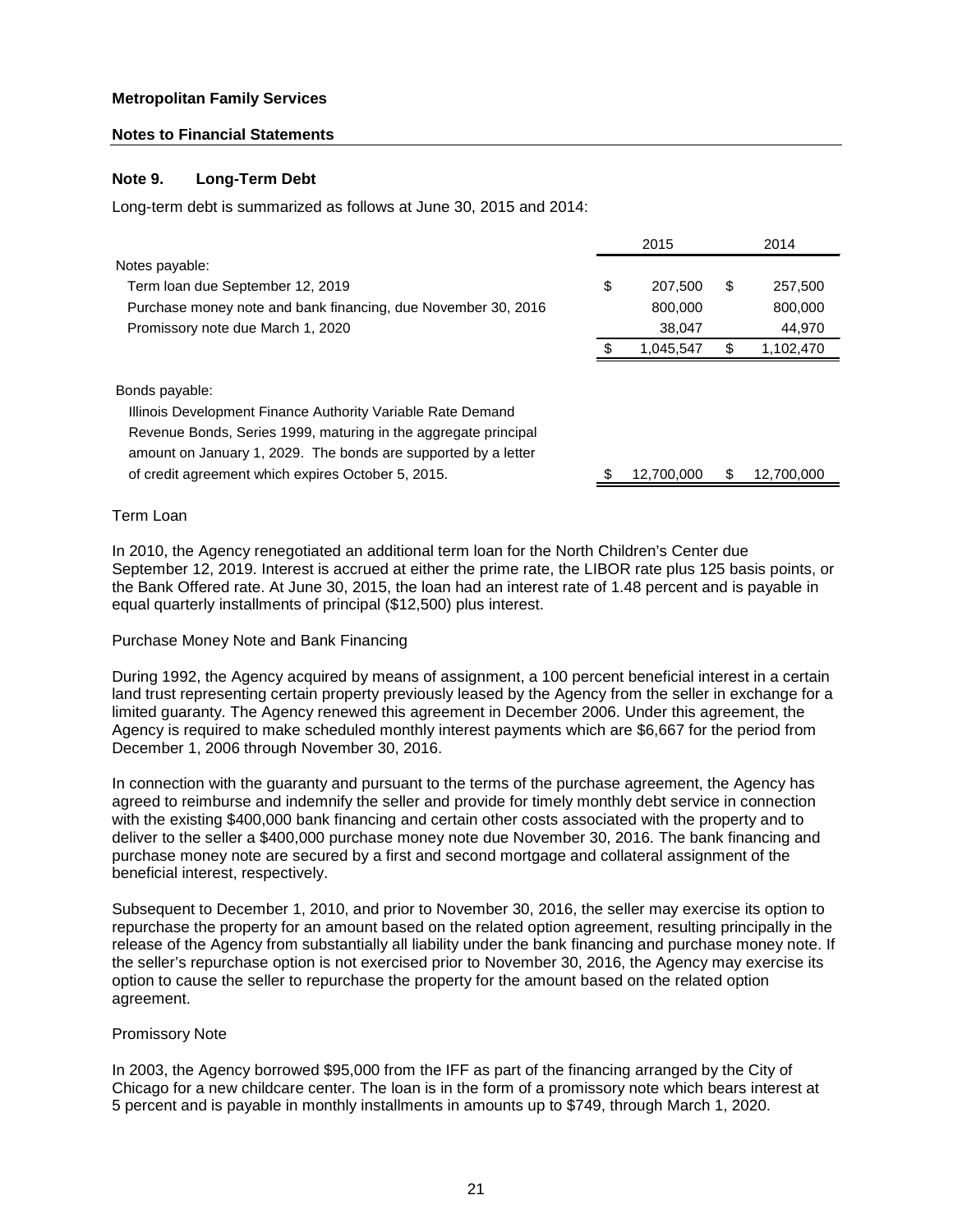## **Notes to Financial Statements**

## **Note 9. Long-Term Debt (Continued)**

Illinois Development Finance Authority Variable Rate Demand Revenue Bonds

In March 1999, the Illinois Development Finance Authority (Authority) on behalf of the Agency issued its Variable Rate Demand Revenue Bonds, Series 1999, in the principal amount of \$12,700,000 pursuant to an Indenture of Trust dated as of March 1, 1999, between the Authority and the Trustee. The proceeds of the Series 1999 bonds were used to finance all or a portion of the cost of acquisition, construction, renovation, expansion, restoration, and equipping of certain facilities of the Agency and to reimburse the Agency for certain capital projects, provide a portion of the interest on the bonds, and pay certain expenses incurred in connection with the Issuance of the bonds. All other proceeds will be invested by the Trustee as provided in the Indenture.

The Series 1999 Bonds bear interest at a variable interest rate determined on a monthly basis. Interest rates ranged from 1.106 to 1.127 percent during 2015 and 1.107 to 1.137 percent during 2014 and was determined on a monthly basis. The Series 1999 Bonds are convertible at the option of the Agency to another variable rate mechanism, as provided in the Indenture of Trust, dated March 1, 1999.

The terms of the long-term debt agreement require, among other things, the maintenance of specific financial ratios and place limitations on additional indebtedness and pledging of assets.

On June 1, 2012, the Agency entered into a re-financing arrangement with a bank in which the bank became the sole holder of the bonds for a period of seven years. This arrangement eliminated the need for a letter of credit and required issuance costs in the amount of \$79,500. The bank will maintain this position until June 1, 2019, during which time the bond issuance costs will be amortized. All of the terms, conditions, and covenants previously in effect remain unchanged.

The Agency has an interest rate swap agreement (swap agreement) with a bank for a non-amortizing notional amount of \$12,700,000 with an objective to minimize the variability of cash flows. Under the terms of the swap agreement, the Agency receives monthly payments based upon a variable rate of interest and makes monthly payments based upon a fixed rate of 3.94 percent through November 1, 2015 and 3.85 percent thereafter through January 1, 2029. The variable rate of interest is based on the USD-LIBOR-BBA (0.19 percent and 0.17 percent at June 30, 2015 and 2014, respectively). Although the derivative is an interest rate hedge, the Agency has chosen not to account for the derivatives as "cashflow" hedge instruments, as defined by accounting principles generally accepted in the United States of America, and therefore the gain or loss on the derivative is recognized in the statement of activities as a component of non-operating revenue (expense) in the period of change.

Net interest paid or received under the swap agreement is included in interest expense. The net differential paid by the Agency as a result of the swap agreement amounted to \$485,490 and \$485,199 for the years ended June 30, 2015 and 2014, respectively. The change in fair value of the swap agreement was an unrealized loss of \$274,040 and \$124,027 in 2015 and 2014, respectively.

At June 30, 2015 and 2014, the Agency's total long-term debt outstanding was \$13,745,547 and \$13,802,470, respectively. The fair value of the interest rate swap agreement was \$3,721,083 and \$3,447,043 at June 30, 2015 and 2014, respectively.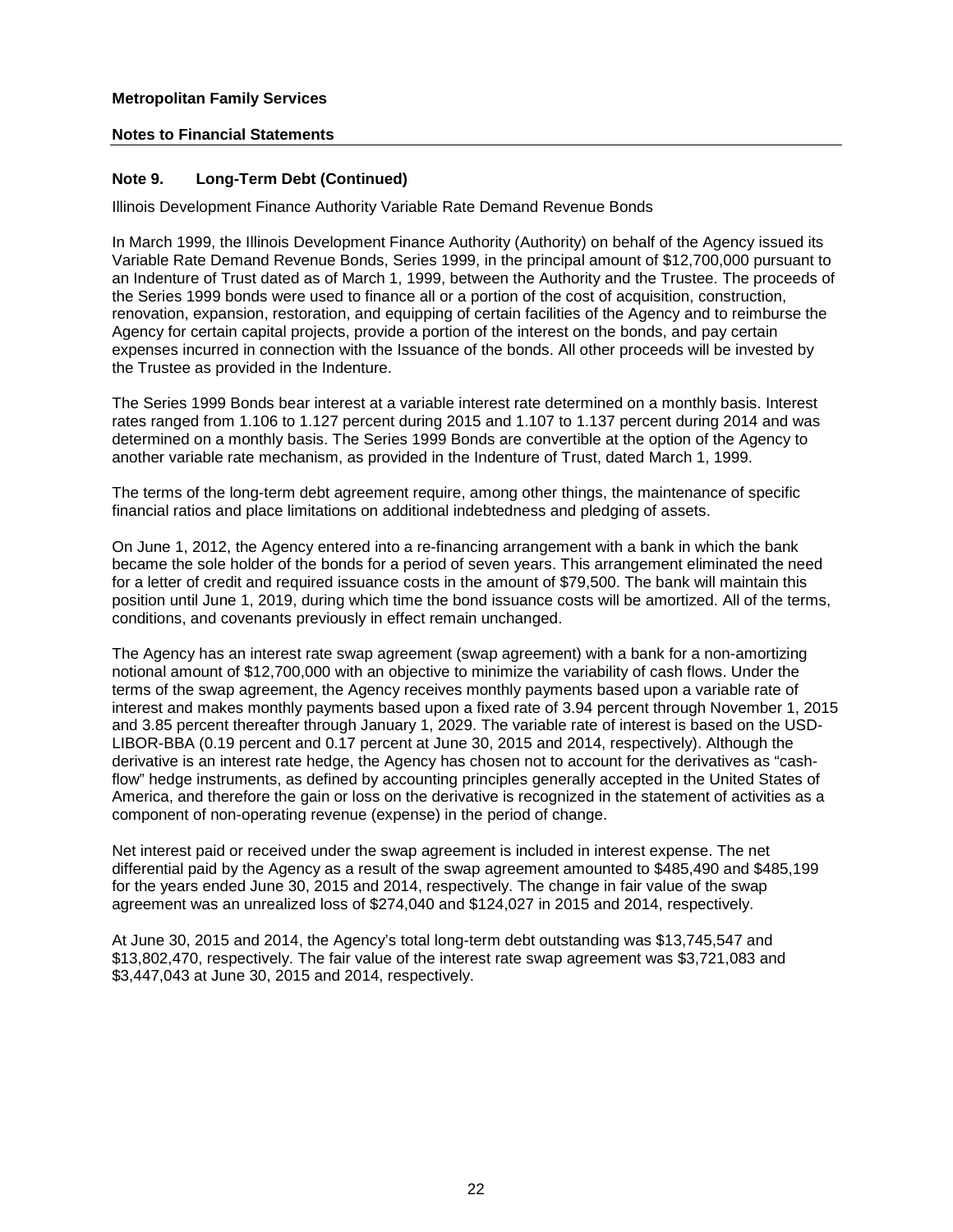## **Notes to Financial Statements**

## **Note 9. Long-Term Debt (Continued)**

Interest expense is reported within the financial statements as follows:

|                                            |    | 2015    | 2014    |
|--------------------------------------------|----|---------|---------|
| Operating:                                 |    |         |         |
| Other program expenses                     | S. | 694.227 | 693.093 |
| Nonoperating:                              |    |         |         |
| Change in fair value of interest rate swap |    | 274,040 | 124,027 |
|                                            |    | 968.267 | 817,120 |

## **Note 10. Restricted Net Assets**

Temporarily restricted net assets are available for the following purposes at June 30, 2015 and 2014:

|                      | 2015         | 2014          |
|----------------------|--------------|---------------|
|                      |              |               |
| Endowment            | \$36,288,375 | \$ 37,512,096 |
| Community services   | 2,936,473    | 413,513       |
| Financial assistance | 2.012        | 56,761        |
|                      | \$39,226,860 | \$37,982,370  |

Permanently restricted net assets are restricted as follows at June 30, 2015 and 2014:

|                                                                                                                                                                                              | 2015              | 2014            |
|----------------------------------------------------------------------------------------------------------------------------------------------------------------------------------------------|-------------------|-----------------|
| Beneficial interest in irrevocable perpetual trusts invested in<br>perpetuity by third-party trustees, the income from which is<br>expendable to support any of the activities of the Agency | 16,427,293<br>SS. | \$15,271,834    |
| Agency endowment invested in perpetuity by the Agency,<br>the income from which is expendable to support any of the                                                                          |                   |                 |
| activities of the Agency                                                                                                                                                                     | 5,391,475         | 5,391,475       |
| Agency endowment invested in perpetuity by the Agency,                                                                                                                                       |                   |                 |
| the income from which is expendable to support specific                                                                                                                                      |                   |                 |
| programs as restricted by the donor                                                                                                                                                          | 175,016           | 175,016         |
|                                                                                                                                                                                              | 21,993,784        | 20,838,325<br>S |

## **Note 11. Pension Plan**

The Agency operates a trusted, noncontributory, defined-benefit pension plan (Plan). On December 31, 2012, the Agency implemented a full plan freeze for all employees.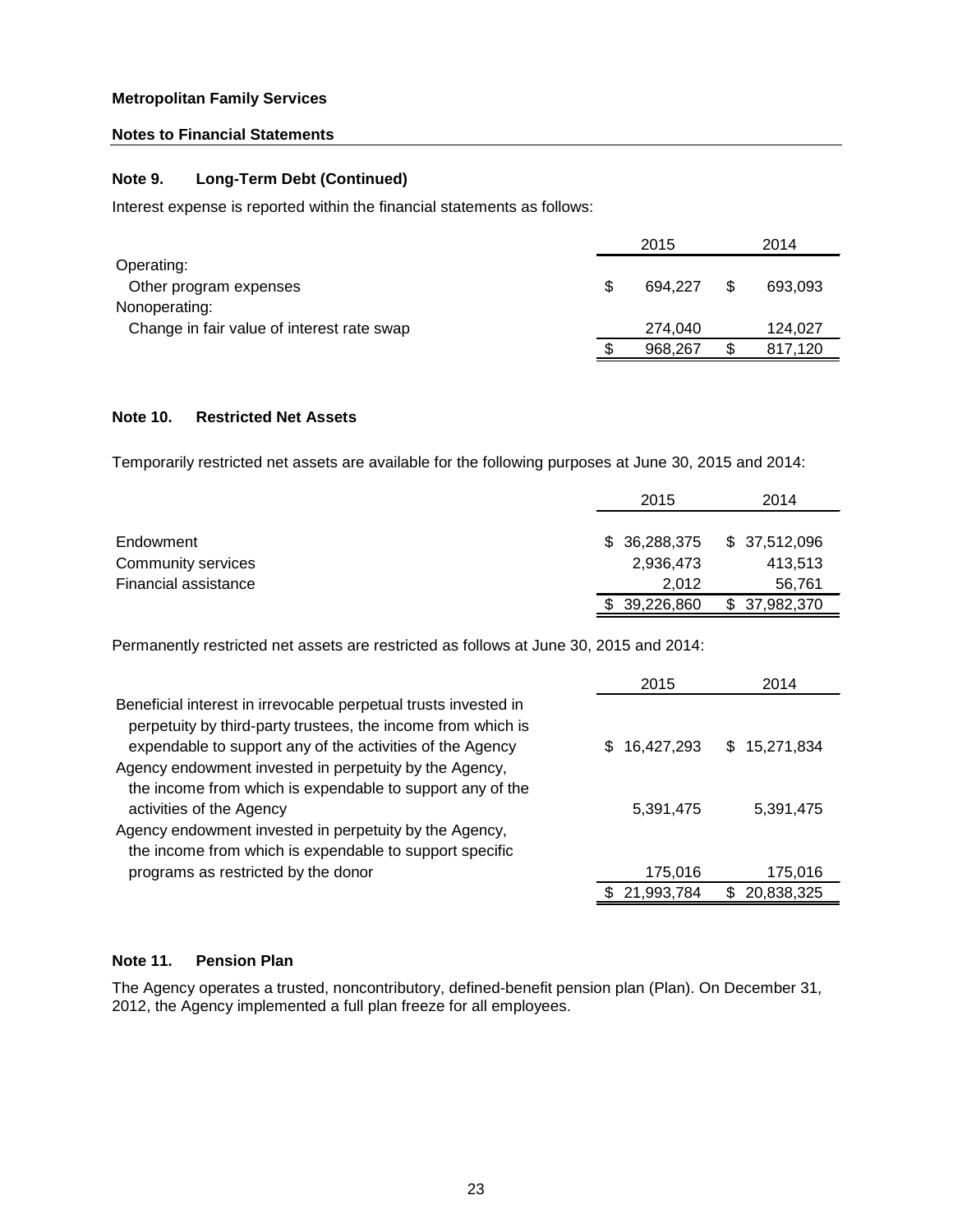## **Notes to Financial Statements**

## **Note 11. Pension Plan (Continued)**

A summary of the changes in the projected benefit obligation and plan assets and the resulting funded status of the defined-benefit pension plan are as follows at June 30, 2015 and 2014:

|                                                       | 2015             | 2014              |
|-------------------------------------------------------|------------------|-------------------|
| Change in projected benefit obligation:               |                  |                   |
| Benefit obligation at beginning of year               | 23,999,397<br>\$ | \$22,423,074      |
| Service cost                                          |                  |                   |
| Interest cost                                         | 918,289          | 959,535           |
| <b>Actuarial losses</b>                               | 808,044          | 1,479,072         |
| Benefits paid                                         | (820, 823)       | (862, 284)        |
| Curtailments                                          |                  |                   |
| Projected benefit obligation at year-end              | \$24,904,907     | \$23,999,397      |
| Accumulated benefit obligation                        | 24,904,907<br>S. | \$23,999,397      |
| Change in plan assets:                                |                  |                   |
| Fair value of plan assets at beginning of year        | 19,290,115<br>\$ | 16,599,337<br>\$. |
| Actual return on plan assets                          | 521,147          | 2,983,425         |
| Contributions                                         | 597,224          | 569,637           |
| Benefits paid                                         | (820, 823)       | (862, 284)        |
| Fair value of plan assets at year-end                 | 19,587,663       | \$19,290,115      |
|                                                       |                  |                   |
| Fair value of plan assets                             | 19,587,663<br>\$ | 19,290,115<br>\$  |
| Benefit obligations                                   | 24,904,907       | 23,999,397        |
| Funded status (plan assets less benefit obligations)  | (5,317,244)      | \$<br>(4,709,282) |
| Amounts recognized on statement of financial position |                  |                   |
| as accrued pension expense liability                  | 5,317,244        | 4,709,282<br>S    |

The Projected Benefit Obligation is the actuarial present value of benefits under the plan formula, based on employee service to date and expected future compensation levels.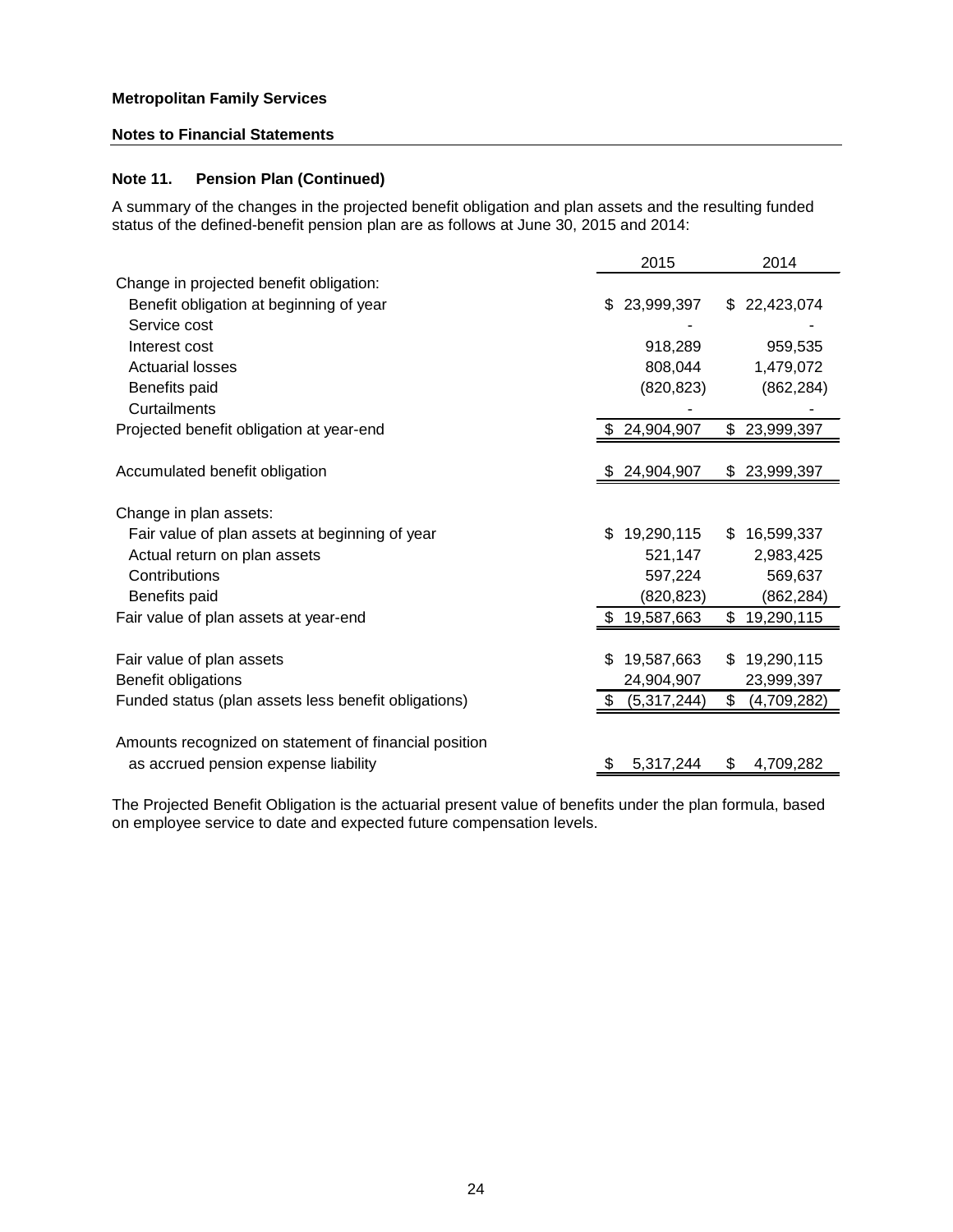## **Notes to Financial Statements**

## **Note 11. Pension Plan (Continued)**

The Accumulated Benefit Obligation is the actuarial present value of benefits earned to date, based on current and past compensation levels.

|                                                                                          |     | 2015          |    | 2014        |
|------------------------------------------------------------------------------------------|-----|---------------|----|-------------|
| Cumulative amounts recognized in changes from<br>non-operating activities:               |     |               |    |             |
| Beginning cumulative amount                                                              | \$  | 3,371,334     | \$ | 3,857,808   |
| Current year amount recognized in changes from                                           |     |               |    |             |
| non-operating activities                                                                 |     | 1,511,891     |    | (486,474)   |
|                                                                                          |     | 4,883,225     | \$ | 3,371,334   |
|                                                                                          |     |               |    |             |
| Components of cumulative amounts recognized in changes<br>from non-operating activities: |     |               |    |             |
| Unrecognized actuarial loss                                                              | \$. | 4,883,225     | S  | 3,371,334   |
|                                                                                          |     |               |    |             |
| Components of net periodic benefit cost:                                                 |     |               |    |             |
| Interest cost                                                                            | \$  | 918,289       | \$ | 959,535     |
| Expected return on plan assets                                                           |     | (1, 257, 745) |    | (1,071,003) |
| Curtailment charge                                                                       |     |               |    |             |
| Net amortization and deferrals                                                           |     | 32,751        |    | 53,124      |
|                                                                                          | \$  | (306,705)     | \$ | (58,344)    |

The net periodic benefit cost is presented on the statements of functional expenses as follows:

|                                                                                                                 | 2015                 |     | 2014                 |
|-----------------------------------------------------------------------------------------------------------------|----------------------|-----|----------------------|
| Net periodic benefit cost in excess of contributions<br>Contributions, included in "payroll taxes and benefits" | (903.929)<br>597.224 | \$. | (627.981)<br>569,637 |
|                                                                                                                 | (306, 705)           |     | (58,344)             |

The net pension cost was calculated using the June 30, 2014 census data, asset information as of June 30, 2014, and a measurement date of June 30, 2014.

Estimated service cost that will be amortized into periodic benefit cost in the next fiscal year at both June 30, 2015 and 2014 is \$0.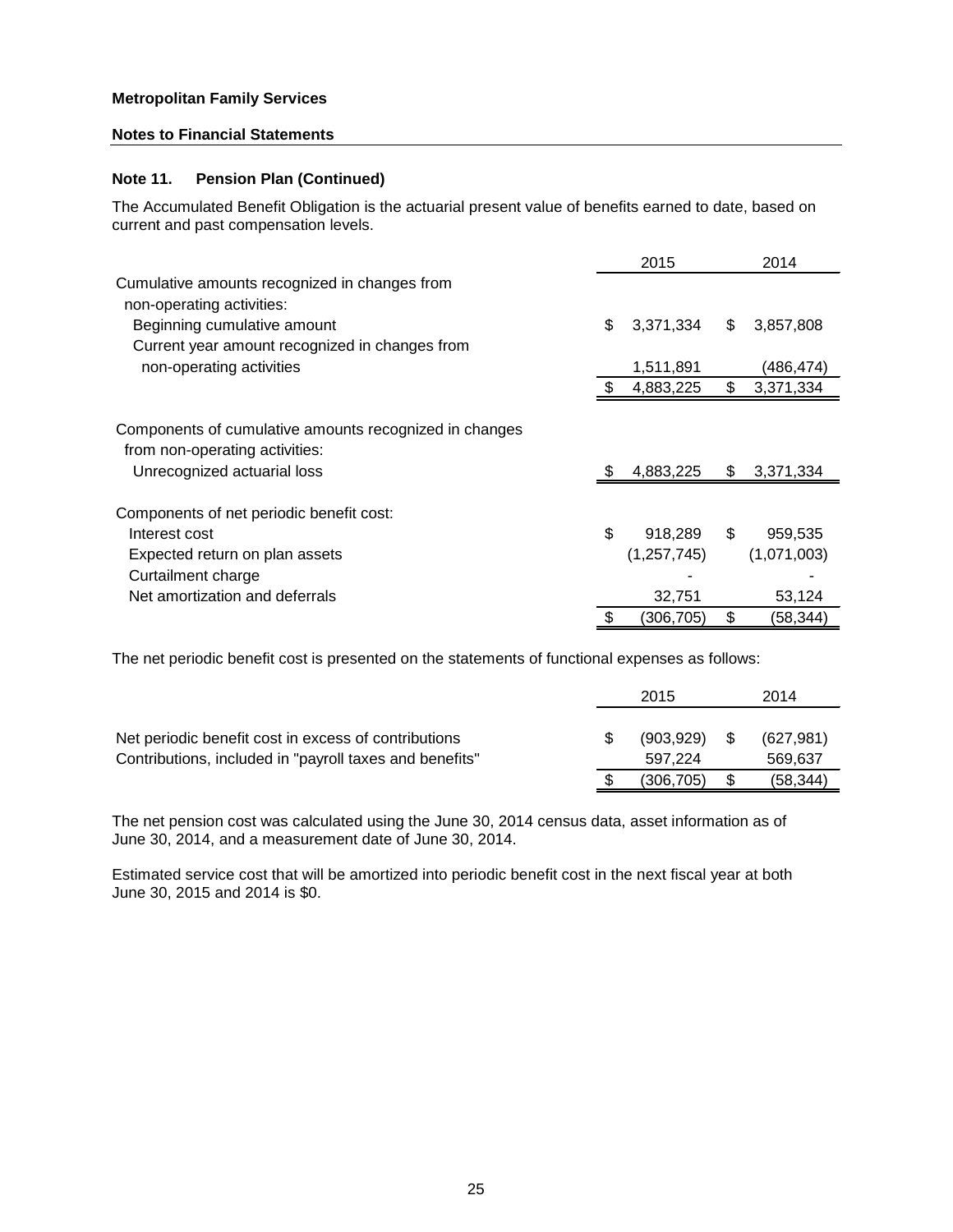#### **Notes to Financial Statements**

## **Note 11. Pension Plan (Continued)**

## **Assumptions**

Pension costs are determined based on actuarial valuations that reflect appropriate assumptions as of the measurement date, ordinarily the beginning of each year. The funded status of the plans is determined using appropriate assumptions as of each year-end. A summary of the major assumptions follows:

|                           | 2015     | 2014     |
|---------------------------|----------|----------|
| Funded status:            |          |          |
| Discount rate             | 4.15%    | 4.01%    |
| Future salary increases   | N/A      | N/A      |
| Pension cost:             |          |          |
| Discount rate             | 4.01%    | 4.48%    |
| Return on assets in plans | 6.70%    | 6.70%    |
| Future salary increases   | $0.00\%$ | $0.00\%$ |

#### **Plan Assets**

The Agency invests the defined benefit plan assets in a professionally managed portfolio of equity and debt securities. The Agency's target asset allocation is approximately 30 percent fixed income and 70 percent equity securities. Each year this asset allocation strategy is reviewed to determine the percentage of the fund that is allocated to equity and debt securities. The expected rate of return is based on both historical returns as well as the outlook for future returns given the current economic conditions.

The fair values of the Agency's pension plan assets at June 30, 2015 and 2014, by asset category are as follows:

|                                  | 2015 |            | Fair Value Measurement Using |            |    |         |    |         |
|----------------------------------|------|------------|------------------------------|------------|----|---------|----|---------|
|                                  |      | Total      |                              | Level 1    |    | Level 2 |    | Level 3 |
| Assets:                          |      |            |                              |            |    |         |    |         |
| Equity securities:               |      |            |                              |            |    |         |    |         |
| U.S. equities                    | \$   | 8,412,311  | S                            | 8,412,311  | \$ |         | \$ |         |
| Non-U.S. equities                |      | 3,563,609  |                              | 3,563,609  |    |         |    |         |
| Global equities                  |      | 456,768    |                              | 456.768    |    |         |    |         |
| Fixed income securities:         |      |            |                              |            |    |         |    |         |
| U.S. fixed income securities     |      | 6,343,073  |                              | 6,343,073  |    |         |    |         |
| Non-U.S. fixed income securities |      | 811,902    |                              | 811,902    |    |         |    |         |
|                                  |      | 19,587,663 |                              | 19,587,663 | \$ |         |    |         |
| Cash and other                   |      |            |                              |            |    |         |    |         |
|                                  |      | 19,587,663 |                              |            |    |         |    |         |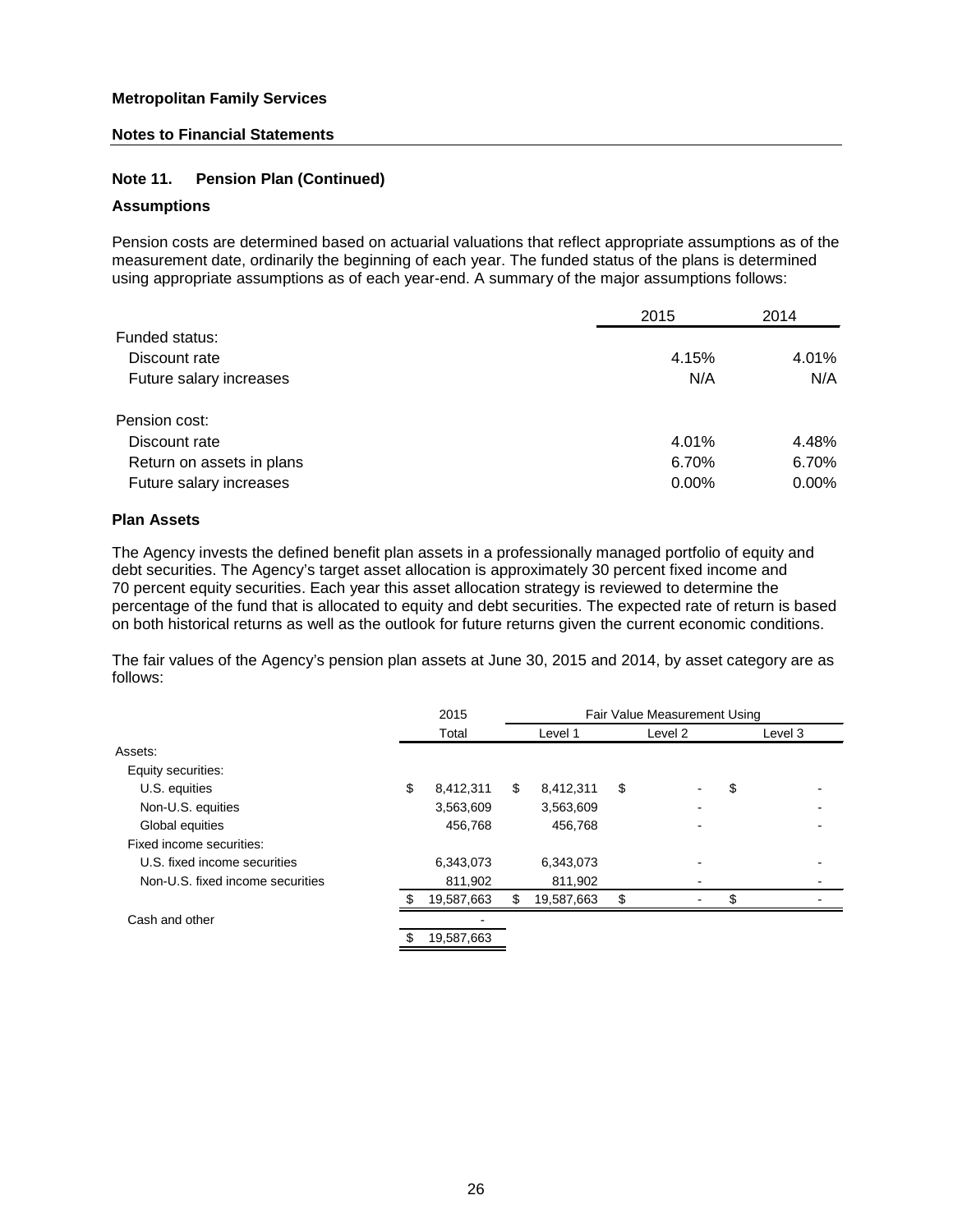#### **Notes to Financial Statements**

## **Note 11. Pension Plan (Continued)**

|                                  | 2014 |            |   | Fair Value Measurement Using |    |         |    |         |
|----------------------------------|------|------------|---|------------------------------|----|---------|----|---------|
|                                  |      | Total      |   | Level 1                      |    | Level 2 |    | Level 3 |
| Assets:                          |      |            |   |                              |    |         |    |         |
| Equity securities:               |      |            |   |                              |    |         |    |         |
| U.S. equities                    | \$   | 8,285,914  | S | 8,285,914                    | \$ |         | \$ |         |
| Non-U.S. equities                |      | 3,609,535  |   | 3,609,535                    |    |         |    |         |
| Global equities                  |      | 478,325    |   | 478.325                      |    |         |    |         |
| Fixed income securities:         |      |            |   |                              |    |         |    |         |
| U.S. fixed income securities     |      | 6,104,439  |   | 6,104,439                    |    |         |    |         |
| Non-U.S. fixed income securities |      | 811,902    |   | 811,902                      |    |         |    |         |
|                                  |      | 19,290,115 |   | 19,290,115                   | \$ | ۰       |    |         |

The asset allocation for the Agency's pension plan by asset category is as follows:

|                   | 2015 | 2014          |
|-------------------|------|---------------|
| Equity securities | 63   | 64 %<br>%     |
| Debt securities   | 37   | 36            |
|                   | 100  | %<br>%<br>100 |

## **Contributions**

The Agency expects to contribute \$803,764 to the pension plan during the year ending June 30, 2016.

# **Estimated Future Benefit Payments**

Estimated future benefit payments are as follows:

| Year ending June 30: |                 |
|----------------------|-----------------|
| 2016                 | \$<br>2,112,654 |
| 2017                 | 1,093,506       |
| 2018                 | 1,397,748       |
| 2019                 | 1,453,523       |
| 2020                 | 1,321,438       |
| 2021-2025            | 7,178,914       |
|                      |                 |